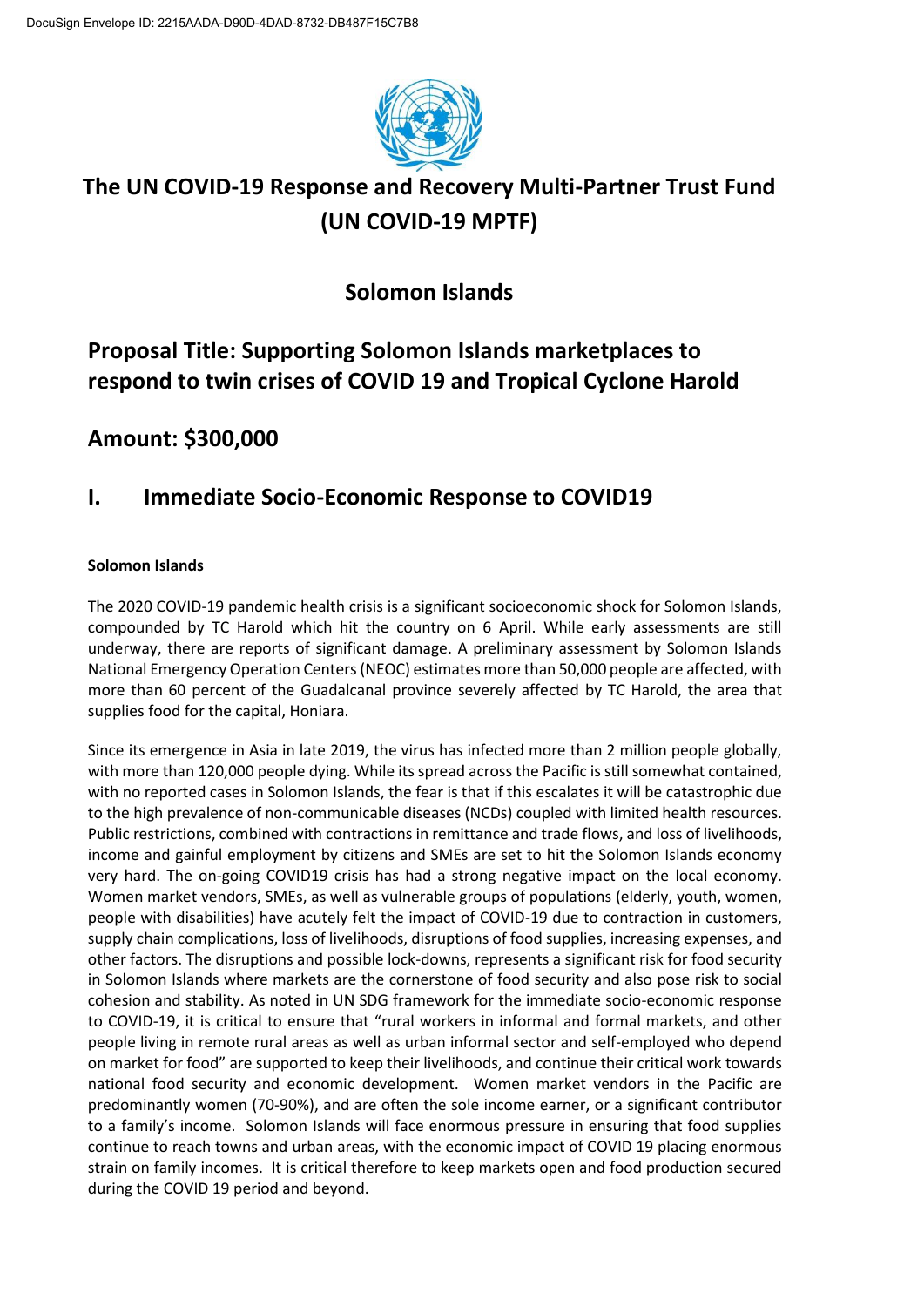The COVID-19 pandemic has propelled rapid adoption of social distancing as a protective measure, with some countries co-opting lockdowns to further limit close contact of people and suppression of crowds. The Solomon Islands Government recently tested a two days lockdown and curfew, forcing citizens to stay home and limit all movements of people except for those engaged in essential services.

The curfew experience exacerbated the need for Solomon Islands to adopt and adapt to the digital transformation era for key sectors such as agriculture, health, education, and for day-to-day livelihoods, business operations and food security inclusive. It is therefore paramount that for periods during and after COVID-19, UNCDF and UNDP supports the establishment of an inclusive digital marketplace, accompanied with supportive distribution models that maintain food supply value chains. This will target women market vendors and SME operations, businesses categorised as essential to continue operations in the event of a partial or total lockdown in Honiara.

Just one-fifth of Solomon Islands - an estimated 50,000 people out of a working population of 250,000 – are employed in Solomon Islands' formal economy. The rest of the population are engaged in subsistence agriculture with periodic cash incomes. Approximately 7,500 young people leave school to enter the workforce each year, yet only one in every six-school leaver will find paid employment. Women, in particular, are faced with significant obstacles in entering the formal workforce, and each year a growing number of people make their way from rural communities to urban and peri-urban centers, such as the Honiara in search of a job, with rural-urban migration growing at a steady pace over the past 10 years.

The 2013 Household, Income and Expenditure Survey (HIES) states unemployment rate of 0.7%. The rate of unemployment in 2009 was shown to be only 2.3% but this was not comparable to the rate of 11.1% shown by the 1999 Census. These statistics do not represent what we see on the ground. The planned labour market update that will form the pre-crisis baseline will provide a very good indicator.

Cash-income is the main income type accounting for 63% of total household income at the national level and by area (80% in urban; 53% in rural). The estimated income value of home production comes next, accounting for 19% of total income. Wages and salaries, and income from household-based businesses contribute the highest share of cash-income (69%) and out of this household-based business/self-employment income (22%). The remainder 29% of income is no cash or in-kind payment.

The top eight industries (private and public) that contributed to income (wages and salaries) were education, public administration, other services, transport, construction, support services, manufacturing, wholesale and retail and forestry. These industries supported the income of approximately 56,000 or 87% waged and salaried earners.

### **II. Solutions proposed**

*Solomon Islands faces the daunting and unprecedented task of responding to twin emergencies – COVID 19 and TC Harold - which are simultaneously impacting market vendors livelihoods, supply chains, SMEs, and operations. Given the large number of people relocation out of Honiara to their home islands, there is a growing pressure on food supplies and access to basic services[.](https://undp-my.sharepoint.com/personal/hunjai_lee_undp_org/Documents/HJ/Covid/Annex4-Proposal%20Template_Call1_CovidFund_M4C22042020Solsproposal_ED%20(1).doc#_msocom_1) In this context, ensuring the operation of clean and safe markets, farming activities, and targeted support to SMEs has never been more important. UN Women in collaboration with UNDP and UNCDF has developed this proposal to support and safeguard Solomon Islands marketplaces, vendors livelihoods and help restore necessary market supply chain operations – enabling food security, employment and social cohesion during the time of crisis.* 

The following solutions are proposed: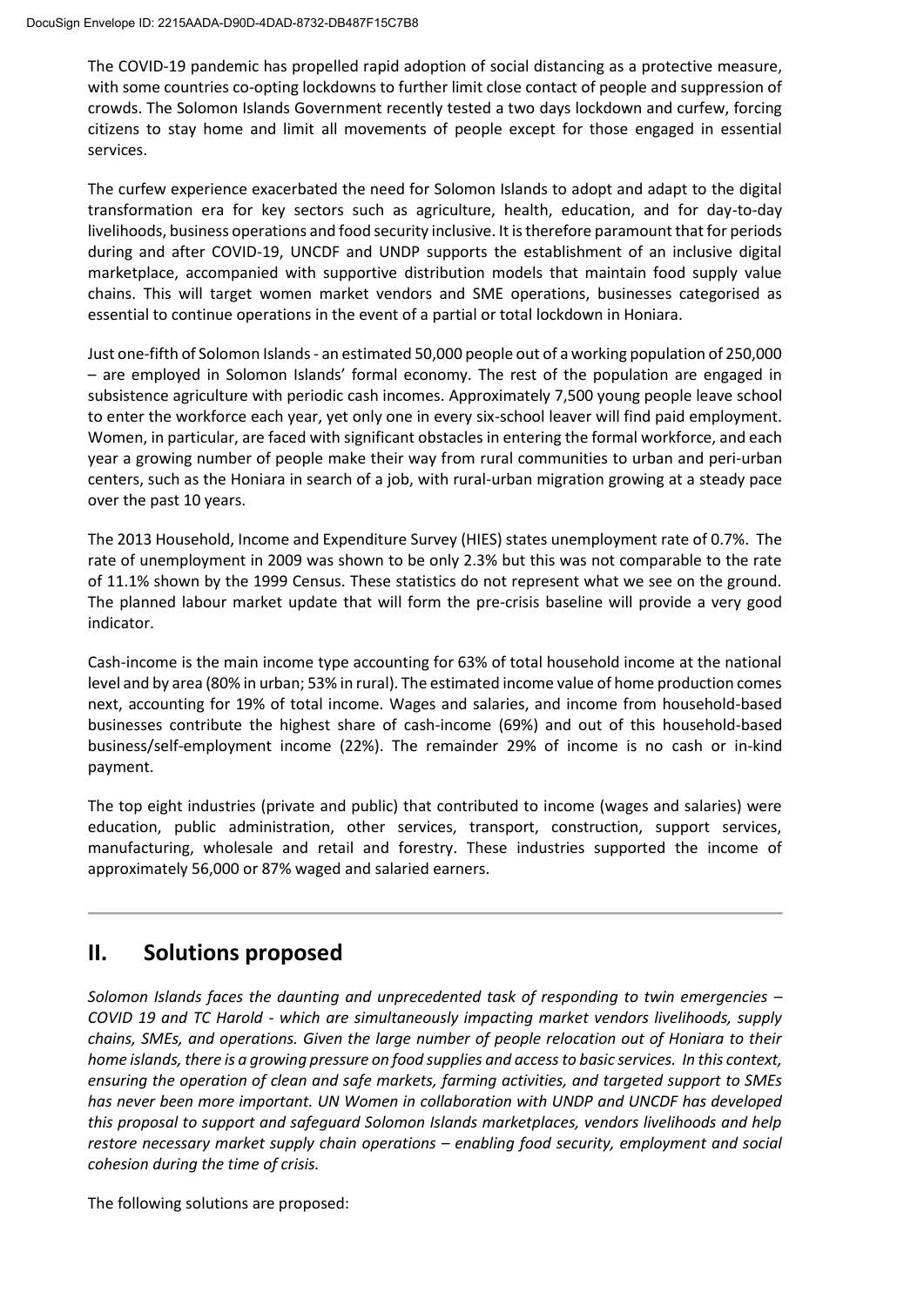- 1) Provide support to women market vendors to ensure that they are safe, hygienic and markets are able to continue operating. This includes the provision of essential WASH materials, such as cleaning products, tents, brooms, detergents, buckets WASH stations and PPE for vendors. A needs assessment has already been undertaken with markets to determine what their specific WASH needs in relation to COVID 19 related risks in the market.
- 2) Support livelihoods and food security through procurement and distribution of seeds, seedlings, tools and other agricultural inputs to boost agricultural productivity and boost supply so vendors can meet local demand. This component would be implemented by UNDP. The dual impact of COVID 19 coupled with TC Harold has led to a precarious situation in Solomon Islands where COVID 19 is impacting food imports (put in figure of Sols food imports), coupled with crop destruction due to TC Harold. Meanwhile vendors do not have cash readily available to significantly boost supply. This component would focus on providing vendors and related farmers, with agricultural inputs necessary for quickly boosting agricultural productivity.
- 3) The digital marketplace supported with distribution models that maintain/strengthen links of demand and supply for food and essential household commodities (jointly implemented by UNCDF and UNDP, partnering with the Central Bank of Solomon Islands) to adopt and adapt into the digital era aiming to support key SMEs and market vendors' businesses to stay afloat and further maintain supply chains and linkages between;
	- a) farmers market vendors & large retail chains (B2B) and
	- b) market vendors & large retail chains customers (B2C)
		- 4) The rapid diagnostic on the impact of COVID-19 on the labour market and economy seeks to provide the basis to inform decision-making in the socioeconomic responses to COVID-19. In the immediate term, this means supporting national level evidenced based COVID19 recovery policies and programmes prioritised by the National Labour Advisory Board (NLAB) to advocate for targeted stimulus packages, effective and equitable donor investment, addressing specific employers and workers individual value propositions and guiding the ILO Pacific Office to provide further targeted support to our constituents.

## **III. What is the specific need/problem the intervention seeks to address?**

*There are four key areas this proposal is seeking to address:* 

1) Supporting local government to ensure markets are safe and clean and women market vendors protected in Solomon Islands by reducing risk of COVID 19 transmission in marketplaces.

Markets are the cornerstone of food security in Solomon Islands, making market vendors essential workers. Among Pacific Island market vendors, women comprise on average 75- 85% of all market vendors. Most market vendors are older, on average 60 percent are between the ages of 46 and 75 $[1, 2]$ , putting vendors in a high risk group for COVID 19 complications.

2) Support increased agricultural production in Solomon Islands in the wake of twin crises of COVID 19 and TC Harold in order to boost food supply and protect livelihoods within communities engaged in farming and market vendors; While markets and vendors are critical to food security in Solomon Islands, twin crises are exacting a heavy toll on them. This impact includes widespread crop destruction by TC Harold affecting the provision of food to markets, lower incomes generated due to changes in market operations and consumer demand due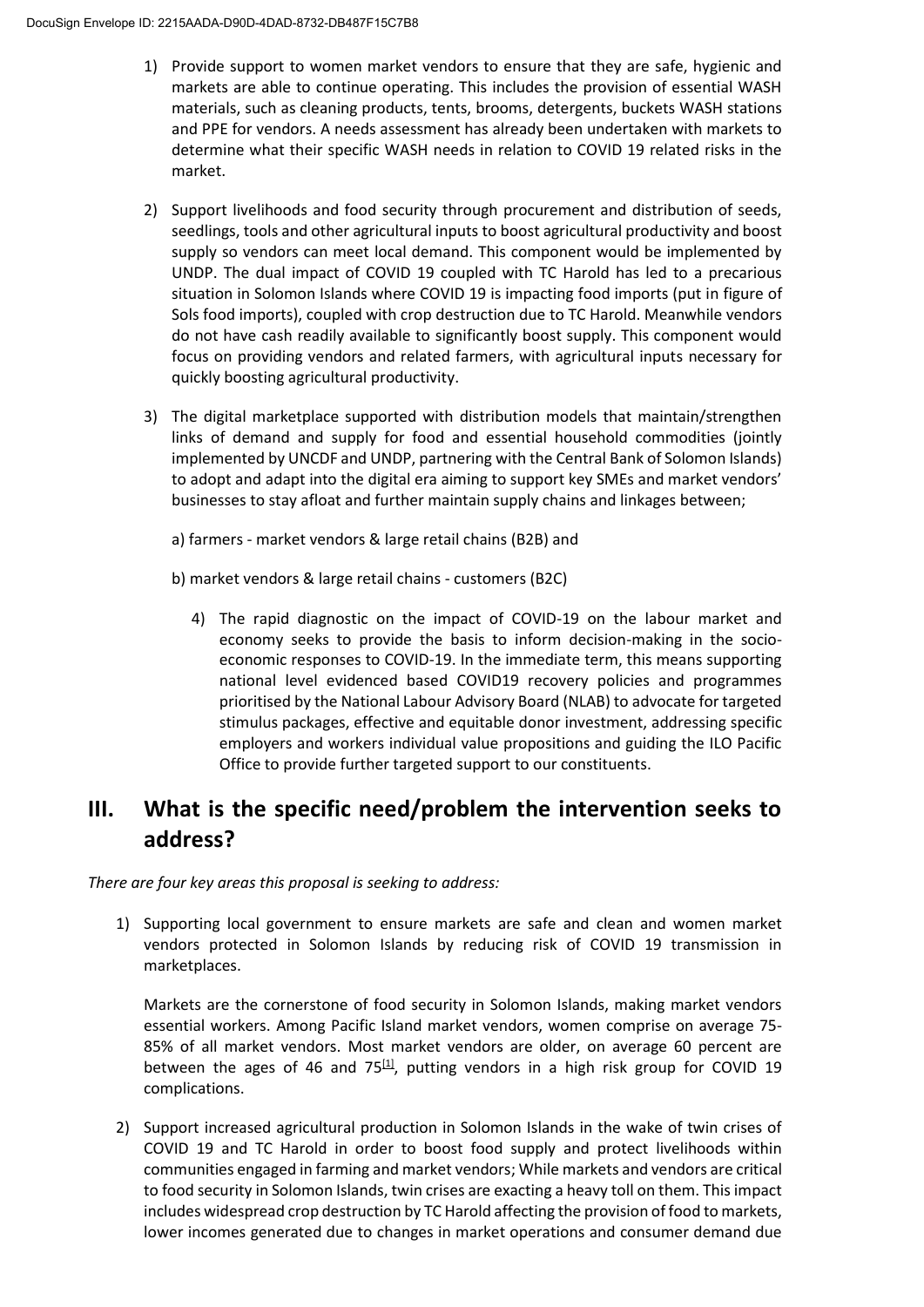to COVID 19 and increased supply chain costs. This coupled with a downturn in imports spells a very high risk situation for vendors personally, and for the country more broadly in terms of food security. With domestic food supply contracting, this will result in possible food insecurity, coupled with significant food price hikes. If vendors do not have adequate provisions or if their cost of business/profit margin is too low – they will be unable to continue their critical marketing activities.

For the majority of women market vendors and farmers in general, vending is their only source of income. They are dependent on this weekly to cover business expenses and household basics. With the State of Emergency [SOE] declared in Honiara on the 25<sup>th</sup> March, large number of population voluntarily repatriated to the islands [Provinces], putting a lot of pressure on the current available food supplies

Towards the end of March 2020 many vendors reported $[2]$  experiencing a significant downturn in business activity and reduction in income<sup>[\[3\]](https://undp-my.sharepoint.com/personal/hunjai_lee_undp_org/Documents/HJ/Covid/Annex4-Proposal%20Template_Call1_CovidFund_M4C22042020Solsproposal_ED%20(1).doc#_ftn3)</sup>. This was amplified by the impact of Tropical Cyclone Harold. While there has been a short-term shock to vendors, this is likely to be exacerbated by a prolonged economic downturn (particularly given the reduction in international trade flows), with the IMF reporting recovery looks unlikely until 2021.

The women market vendors, farmers and SMEs, while in a precarious situation, are the cornerstone to food security and provide essential livelihoods in Solomon Islands. Ensuring that they are incentivized to continue producing and vending, even though a downturn, is imperative both for them and the country. To address this issue UNDP will provide support in these areas;

- (1) Work closely with Ministry of Agriculture to procure agricultural seeds, seedlings and basic agricultural tools
- (2) Work through current established networks in identified provinces to distribute them to vendors and farmers to ensure they can continue to replenish supplies and provide an affordable supply of produce for the public.
- 3) The digital marketplace, supported with distribution models that maintain/strengthen links of demand and supply for food and essential household commodities. During the lockdown and curfew, Solomon Islanders were forced to stay home in an effort to strengthen social distancing and suppression of crowds. A few people breached the lockdown, partly in attributed to the need to purchase food and essentials such as groceries. In the event of actual yet longer lockdowns and curfews, it will be difficult to oblige, especially for the poor and those who live on low income and cannot afford to stockpile essential supplies and food.

In an effort to support lockdowns and curfew guidelines yet keeping businesses alive, the UNCDF and UNDP will partner with the Central bank to develop a digital marketplace environment for customers to view online, place their orders for food requirements and essential household commodities, and thereafter the retail supply chains and market vendors to deliver placed orders at door steps of customers through a workable distribution model and payment models/gateways

The initiative will also allow retail supply chains and market vendors to view available food supplies from farmers and domestic commodity suppliers, backed up with collection and payment mechanisms developed, thereby maintaining a steady supply of food items and commodity goods. Four (4) quick phases will take effect;

- (1) Digital App enhancements; two existing local market Apps to be enhanced to meet desired requirements to support linkages between demand and supply. A UNCDF digital finance and technology expert is available in Honiara to provide technical support for this deliverable
- (2) Developing the distribution model for door to door deliveries and pick-up of food and commodities from farmers and domestic suppliers. The initiative will engage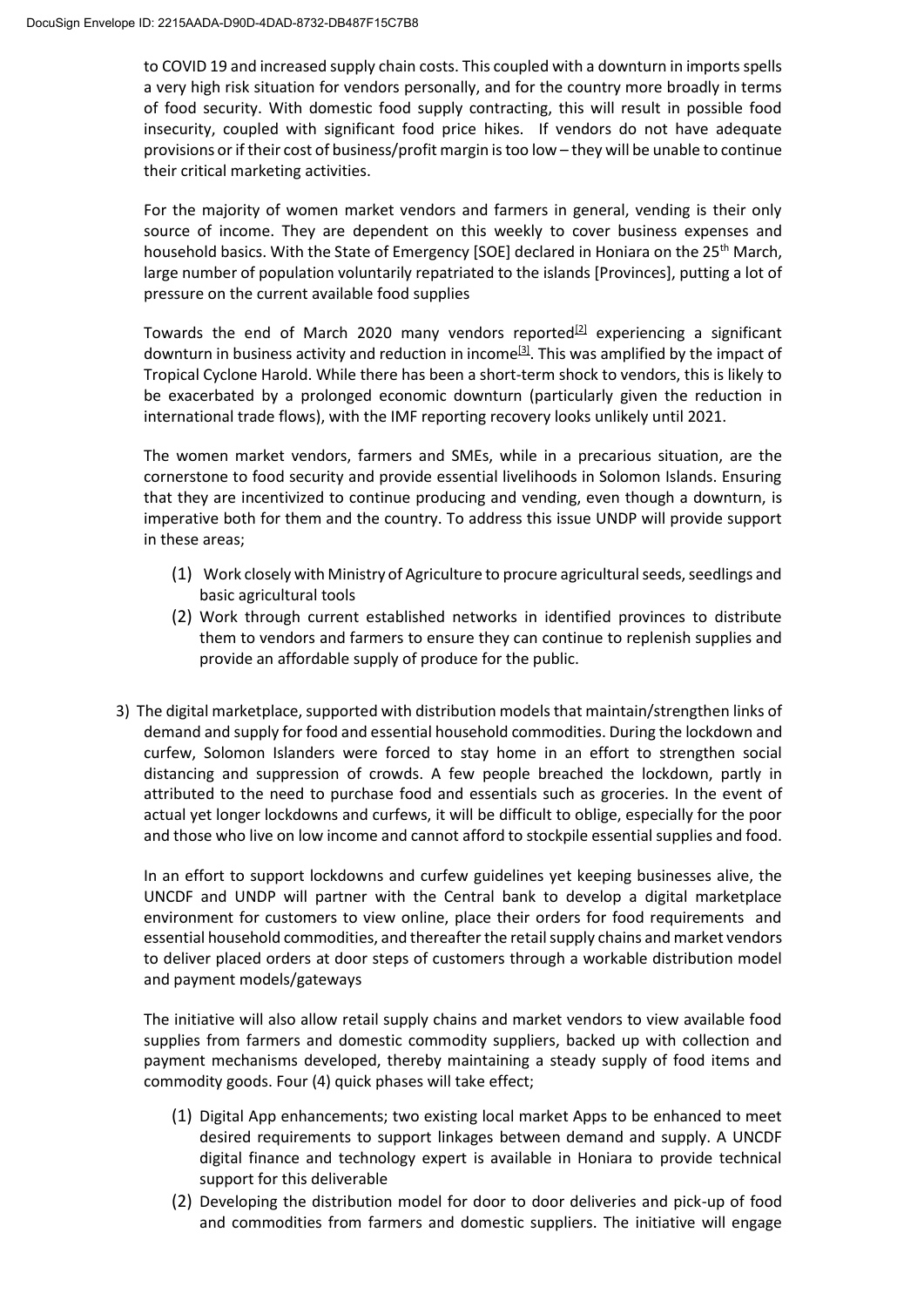taxi/cab drivers who currently are redundant due to lost business. They will be engaged with door to door deliveries for a moderate fee. A  $2<sup>nd</sup>$  back-up model of scooters will also be adopted to meet short distance and light orders. But if taxis/cabs are also restricted from operation, the scooters will be the eventual solution. Trucks of retail supply chains will be deployed to pick up food items and commodities from farmers and suppliers. Support will be sought from WHO and UNICEF in training all persons involved in the distribution models on how to safeguard and maintain a healthy environment, use of sanitizers, protective gears, amongst others

- (3) Payment gateway will be arranged. For example, Electronic Funds Transfer at Point of Sale (EFTOPs)/Point of Sale (POS) machines will be rented from commercial banks to allow for electronic payments. Cash on delivery (COD) will also be accommodated where e-payments don't allow, of course whilst maintaining health precautions
- (4) Marketing the initiative. This being an innovation will require awareness campaigns. Radio and print will be used as main media channels, backed up with online advertisement on Facebook and YouTube digital channels.

For UNCDF, UNDP and the Central Bank, the digital marketplace initiative will provide a foundation for e-commerce and trade and further provide prerequisite building blocks necessary for developing a digital economy in the Solomon Island, post Corvid-19 pandemic period.

4) As the impact of the crisis deepens around the world, the ILO, its constituents and other stakeholders, including the UN System, need immediate, real-time support on assessing the employment impacts of Covid-19 at the country-level. This exercise is both identifying policy responses; and through the diagnostic process, it will take a more detailed approach to analysing these issues. In particular, the rapid diagnostics will seek to:

- 1. Assess the labour markets data gaps, and possible immediate and short-term responses in consultation with stakeholders;
- 2. Assess the current impact or most probable transmission mechanisms of the new coronavirus crisis on economy and labour market; and
- 3. Review existing policy responses, their objectives and expected impacts, and identify gaps in policy implementation

Since real-time data is lacking in most countries and in the Solomon Islands, particularly in terms of labour market impacts, it is essential that the assessment takes into account various indicators and qualitative insights on economic and employment effects. Social dialogue should underpin such a process through the participation of representatives of employer and worker organizations, along with other experts, including sectoral associations.

The primary goal of the ILO is to promote opportunities for women and men to obtain decent work in conditions of freedom, equity, security and human dignity. Gender equality is a key element in reaching this goal and is a cross-cutting policy driver for all ILO policy outcomes. While women comprise more than half of the labour market yet still continue to face severe problems of discrimination in the Pacific.

## **How does this collaborative programme solve the challenge? Please describe your theory of change.**

By bringing together three agencies we are able to leverage the expertise of all agencies to respond to the immediate crisis and build back better for micro businesses and SMEs in Solomon Islands.

M4C uses a rights-based approach by supporting market vendor associations which are predominantly women (70-90%) to claim and assert their rights, and also work with "duty bearers" state authorities which manage markets. By working with both the vendor associations and market management to agree to COVID 19 response solutions that will keep markets open and safe – and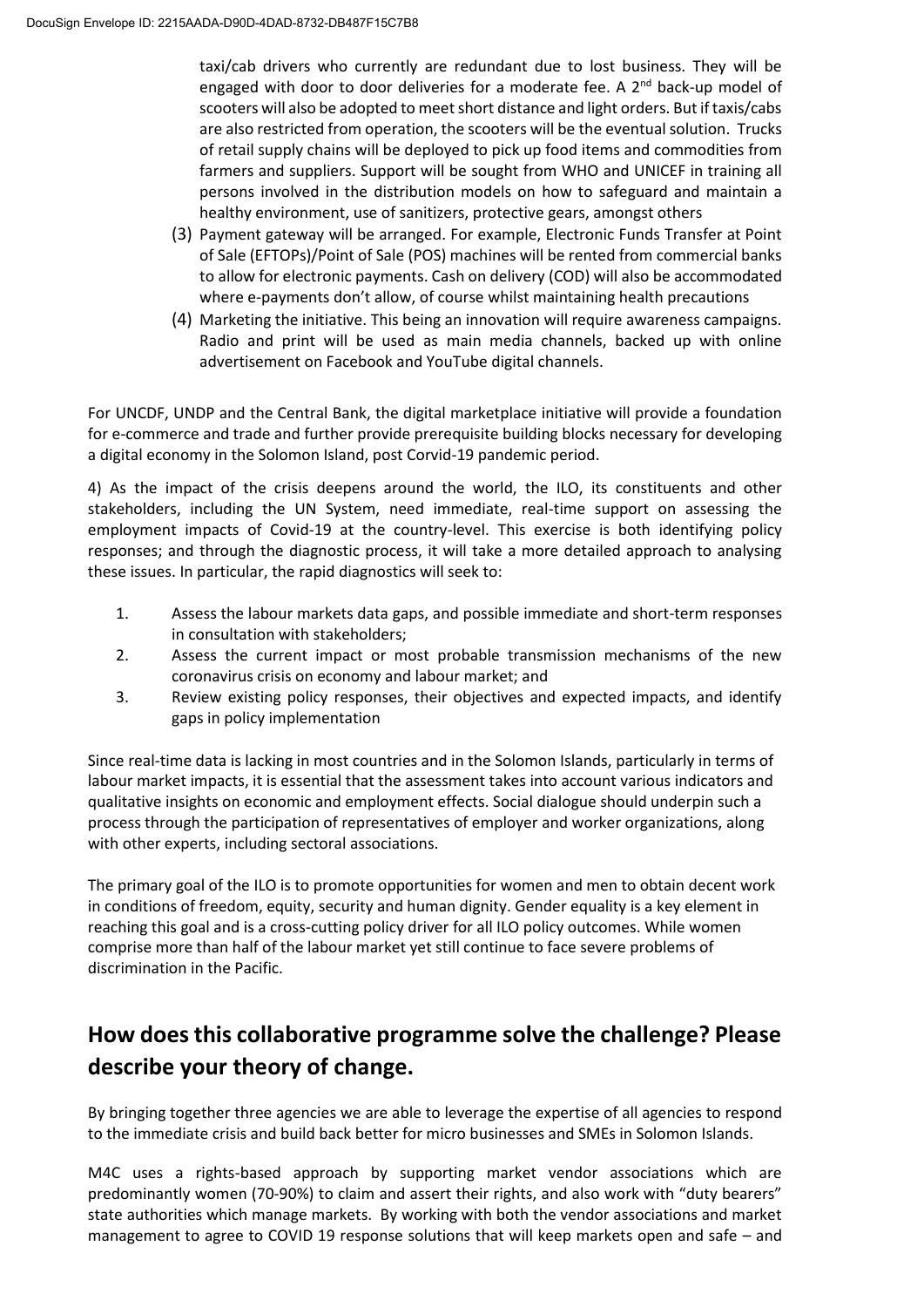enable populations to access food and keep small vendor farmer businesses operating. The response recommended in this proposal is most appropriate because it is guided by the Solomon Islands Government preparedness and response plan and preliminary food assessments done by Solomon Islands government.

The **Theory of Change** (ToC) guiding the markets for Change Project is that *gender-equitable economic and socio-cultural empowerment of women market vendors within the market environment can be attained if the following take place:*

- accessible, inclusive, and representative governance structures within marketplaces are put into place that will enable markets to grow, and will specifically strengthen the role and influence of women market vendors;
- actions that improve governance and social and economic security will facilitate market vendors to achieve economic, social and financial advancement, with specific outcomes related to improved gender-equality and the advancement of women;
- actions that improve governance among market management and local governments will enable decision-making processes to be more gender-responsive, transparent, accountable and receptive to the needs of vendors;
- improved infrastructure and on-site services that are developed in a gender-responsive manner will contribute to improved social and economic security for women market vendors.

Consistent with the World Bank's evidence on women's empowerment within the context of gender equality, the Project is aimed in particular at strengthening the role of women market vendors in terms of the following:

- agency ('she gains confidence and realises her own value');
- **•** economic opportunity ('she obtains access to and control of economic opportunities, training, markets, and resources to expand her influence';
- endowment ('she enhances her capacity to earn and control personal income and resources')<sup>1</sup>.

This specific project will support the delivery of multiple parts of this theory of change.

In addition, COVID 19 gives a lesson all over the globe that it is an inevitable trend to accept digital transformation to mobilise its economy. The launching timing of the digital online market in Solomon Islands is appropriate because the undersea cable internet has come to Solomon Islands this February and the government of Solomon Islands has put their effort to adapt and adopt the digital transformation. The digital market will be functioning as the lifeline to keep market vendors to continue their business and distribute all commodities including foods to customers during the COVID 19 crisis. And the effect of digital transformation will be still valid to revitalise and boost the economy of Solomon Islands after the end of this pandemic crisis.

The project will first develop a Labour Market Update (LMU) which will provide the pre-crisis baselines. This will allow project direct beneficiaries to understand the pre-crisis labour market situation, overlay the results of the rapid assessment and understand what recovery policies areas should be prioritized in returning Solomon Islands to pre-crisis situation. The process will be undertaken through tripartite consultation and build on long term institutional capacity objectives Promote social dialogue and tripartism and capacity building of tripartite partners to undertake future assessments and surveys to inform employment and business policies and programmes

#### Purpose of the rapid diagnostics:

As the impact of the crisis deepens around the world, the ILO, its constituents and other stakeholders, including the UN System, need immediate, real-time support on assessing the employment impacts of Covid-19 at the country-level. This exercise is both identifying policy responses; and through the diagnostic process, it will take a more detailed approach to analysing these issues. In particular, the rapid diagnostics will seek to:

<sup>&</sup>lt;sup>1</sup> International Women's Development Agency (2013). "Gender Matters", March. [http://www.iwda.org.au/wp](http://www.iwda.org.au/wp-content/uploads/2013/03/20130325_GenderMatters2.pdf)[content/uploads/2013/03/20130325\\_GenderMatters2.pdf](http://www.iwda.org.au/wp-content/uploads/2013/03/20130325_GenderMatters2.pdf)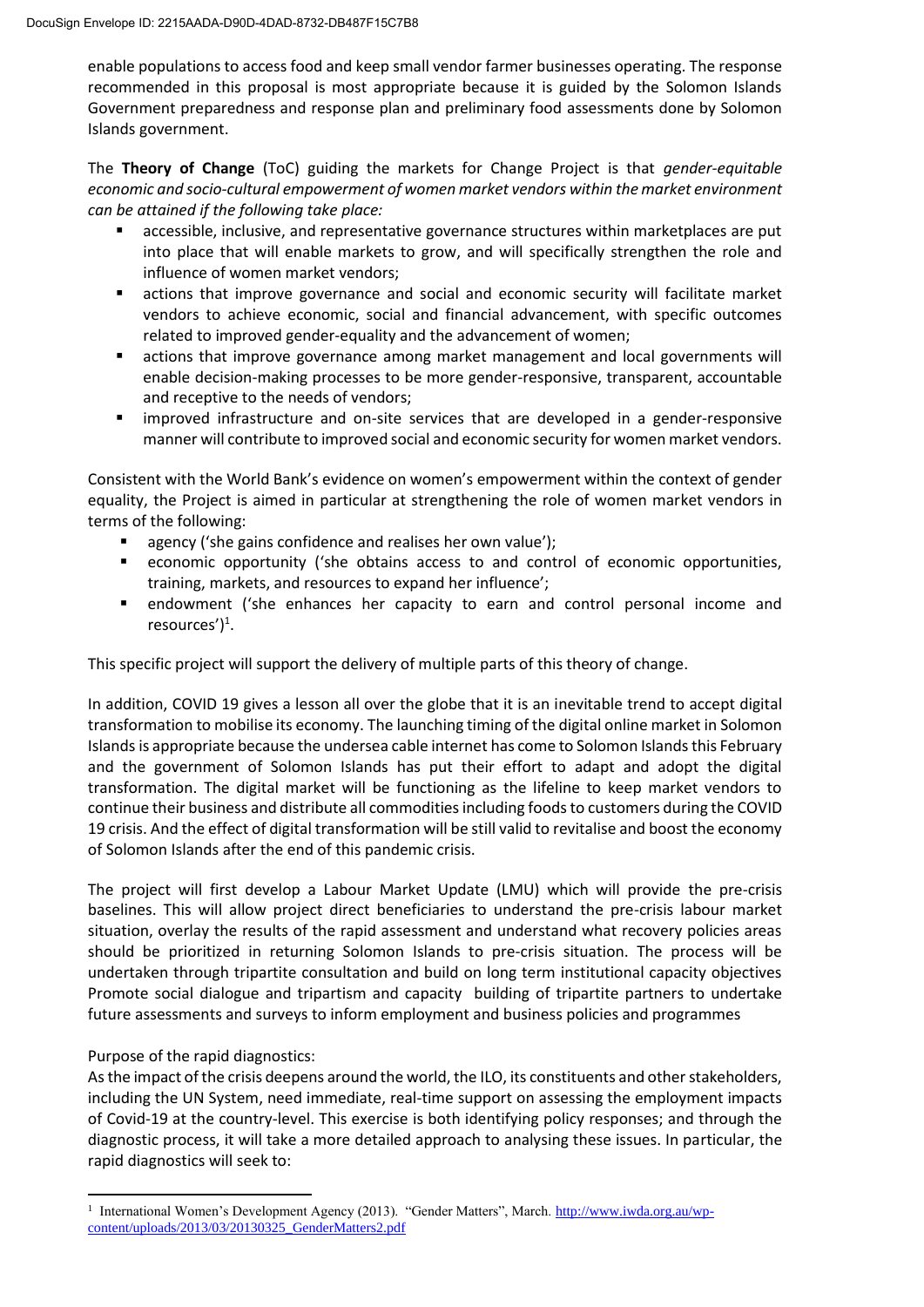- 4. Assess the labour markets data gaps, and possible immediate and short-term responses in consultation with stakeholders;
- 5. Assess the current impact or most probable transmission mechanisms of the new coronavirus crisis on economy and labour market; and
- 6. Review existing policy responses, their objectives and expected impacts, and identify gaps in policy implementation

Since real-time data is lacking in most countries and in the Solomon Islands, particularly in terms of labour market impacts, it is essential that the assessment takes into account various indicators and qualitative insights on economic and employment effects. Social dialogue should underpin such a process through the participation of representatives of employer and worker organizations, along with other experts, including sectoral associations.

### **IV. Documentation**

Please see the enclosed copy of the Consolidated N-Doc Preparedness and Response Plan for Novel Coronavirus (COVID-19).

The *COVID-19 Pacific Health Sector Support Plan- Phase 2* identifies specific health sector needs, while the *Pacific Humanitarian Team COVID-19 Response Plan* identifies additional Humanitarian needs beyond the immediate Health sector. This proposal is in line with the additional socio-economic needs identified as immediate needs through the Food Security Cluster needs identified in the *Pacific Humanitarian Team COVID-19 Response Plan.* This plan also outlines additional supports that will be required linking the immediate Humanitarian needs to longer term development programming and the importance of this in the Pacific in this protracted emergency, to prevent further heightened Humanitarian needs, if economic needs particular in the case of the livelihoods of vulnerable communities are not immediately addressed.

## **V. Target population**

The target populations in Solomon Islands are Markets for Change marketplaces, SMEs and local communities engaging in food production/agriculture activity. The project will be working through central and local government counterparts and with Market Vendors Associations in respective markets and youth in agriculture networks.

This project has selected several priority markets to focus on. These are:

a) **Honiara Central Market** – Vendors here will be targeted for distribution of agricultural inputs, PPE provision and onboarding onto the online app. The direct beneficiaries of this activity will be between 800-1200 vendors at Honiara Market. The indirect beneficiaries of this activity will be the 85,000 people who reside in the Honiara area, who depend on this market for fresh produce.

Honiara Market is the largest market in Solomon Islands, operates at complete capacity, and serves as the main livelihoods means for between 800-1200 vendors, with the highest numbers for Thursday-Saturday. Some 85% of the vendors are women. Vendors come from all nine provinces across the country, with a concentration from Guadalcanal and neighbouring Malaita. The average annual revenue derived from market fees is the equivalent of USD600,000, highlighting both the importance of the market for the city of Honiara and the high volume of trade. 75% of vendors are from rural areas, often engaging in wholesale trade of farming produce, while retail traders (those who purchase wholesale and then onward-sell) comprise the remaining 25%. Days are long, with rural vendors arriving between 4-6am. A number of formal businesses, including retailers and restaurants, rely on the produce sold on the market for their daily supplies. Weekly income averages around USD120-180. Some vendors have been able to expand into other businesses, including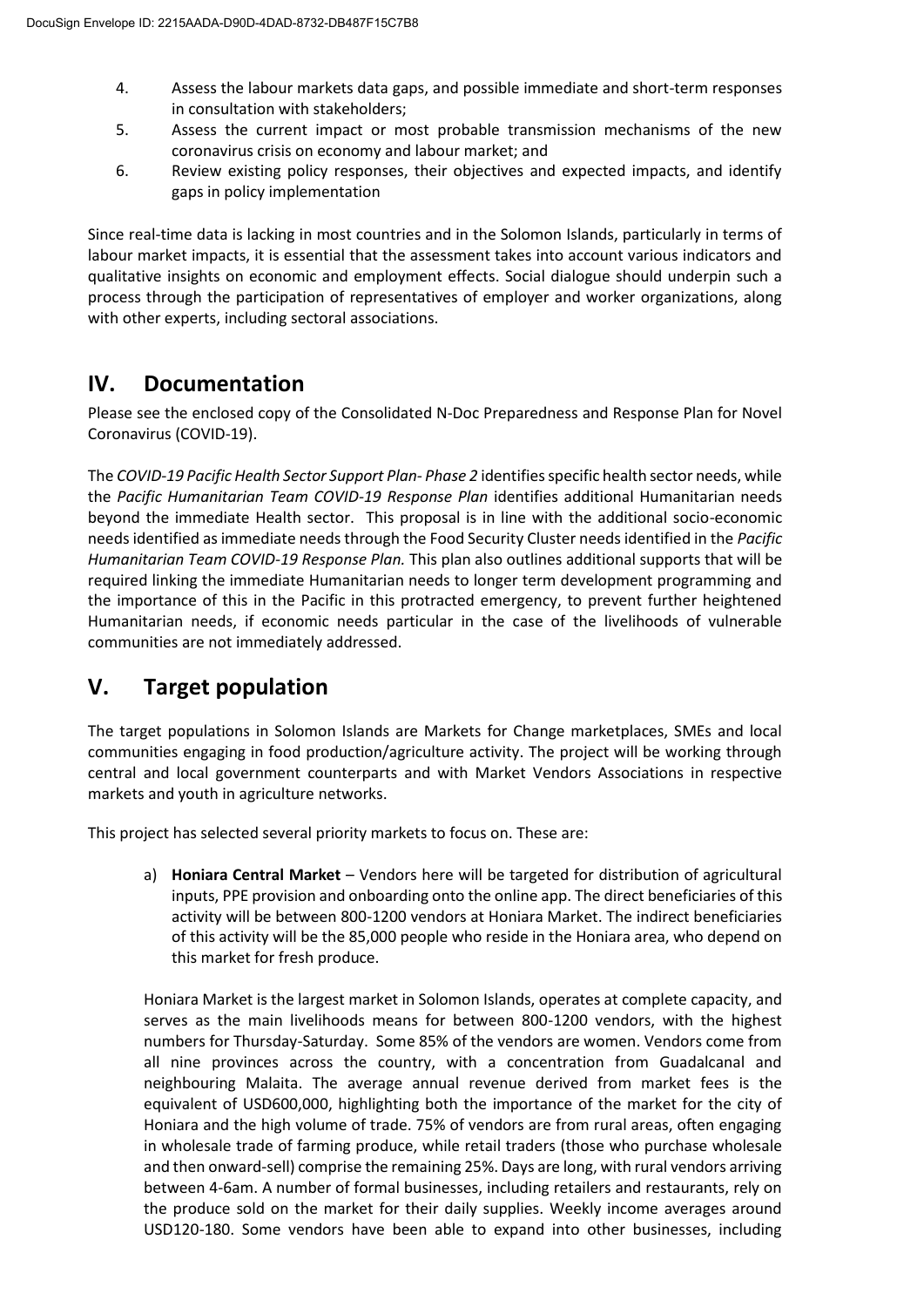expanded into cooked foods, transport services, and similar. The National Provident Fund's 'You Save' Programme has been instrumental in this regard. The Honiara Market Vendors Association has 317 members, with 22 executive members (312 females and 5 males), with a female chairperson.

b) **Gizo Market** – The direct beneficiaries of this activity will be between 250 - 300 vendors at Gizo Market. The indirect beneficiaries of this activity will be the 10,000 people who reside in the Gizo area, who depend on this market for fresh produce.

This market will be targeted for WASH activities, including procurement of cleaning equipment, water tank and other vital items. Vendors in this market will also be targeted for delivery of agricultural inputs.

Gizo Market is located in the capital city of Western Province on the island of Gizo. The marketplace is near the centre of the city. The new market was opened very recently, in August 2019. The market is divided into root crops and vegetables, fish (which is along an area where loading and unloading can be easily facilitated from boats and trucks), coconuts, handicrafts, firewood, cooked food and cooked fish and chips. There are an estimated 250 vendors at Gizo Market, rising to 300 on busy days. Of these, women constitute 80% of all vendors. Most of the women market vendors come from rural villages on Gizo Island but also smaller islands as far as three hours away by boat. Those coming from outside spend up to a week at the market. Customers come from the main island as well as smaller islands in the area. The MVA has grown rapidly in membership with the opening of the new market, doubling from 110 to 220 in just one year, of which covers 90% are women.

c) **Auki Market** – In Auki the direct beneficiaries will be the 400 vendors and the indirect beneficiaries will be the estimated 20,000 population in the catchment area who depend on this market for their produce. This market will be targeted for WASH activities, including procurement of cleaning equipment, water tanks and other vital items. Vendors in this market will also be targeted for delivery of agricultural inputs.

Auki Market is located in the town of Auki in the northeast of Malaita Island, to the north east of Guadalcanal Province. Most vendors are from Malaita, while some also trade in Honiara depending on goods and the season. There is an average of 400 vendors at Auki Market, with the numbers highest when ships arrive from and depart to Honiara. Over 80% of the vendors are women, with men concentrated in the fish sector, while women mostly sell cooked foods, root crops, clothing and fruits and vegetables. A number of women vendors come from outlying areas and reach the market as early as 3am to ensure they are able to secure a stall. The Auki Market Vendors Association has 95 members, with 16 executive members (9 females and 7 males), with a female chairperson.

- d) **Supply of agricultural products.** Supply of Agricultural products will be guided by the Ministry of Agriculture, based on the assessments, identify regions to focus on. Aim of LSC is to do a nationwide distribution of agricultural products so that each family unit is secured in any scenario but also has the ability to support urban populations. On a minimum the distribution will support over 30,000 people and can cover 600,000 people if taken nationwide.
- e) **Marketing app will serve a large population.** Total population of urban areas including Honiara and provincial capital is approximately 102,030 people. Large number of vendors, farmers and consumers will be able to access the app.

f) The immediate beneficiaries of the assessment will be the National Labour Advisory Board and the ultimate beneficiaries will be the workers and businesses,

*The process of the assessment will be as follows:*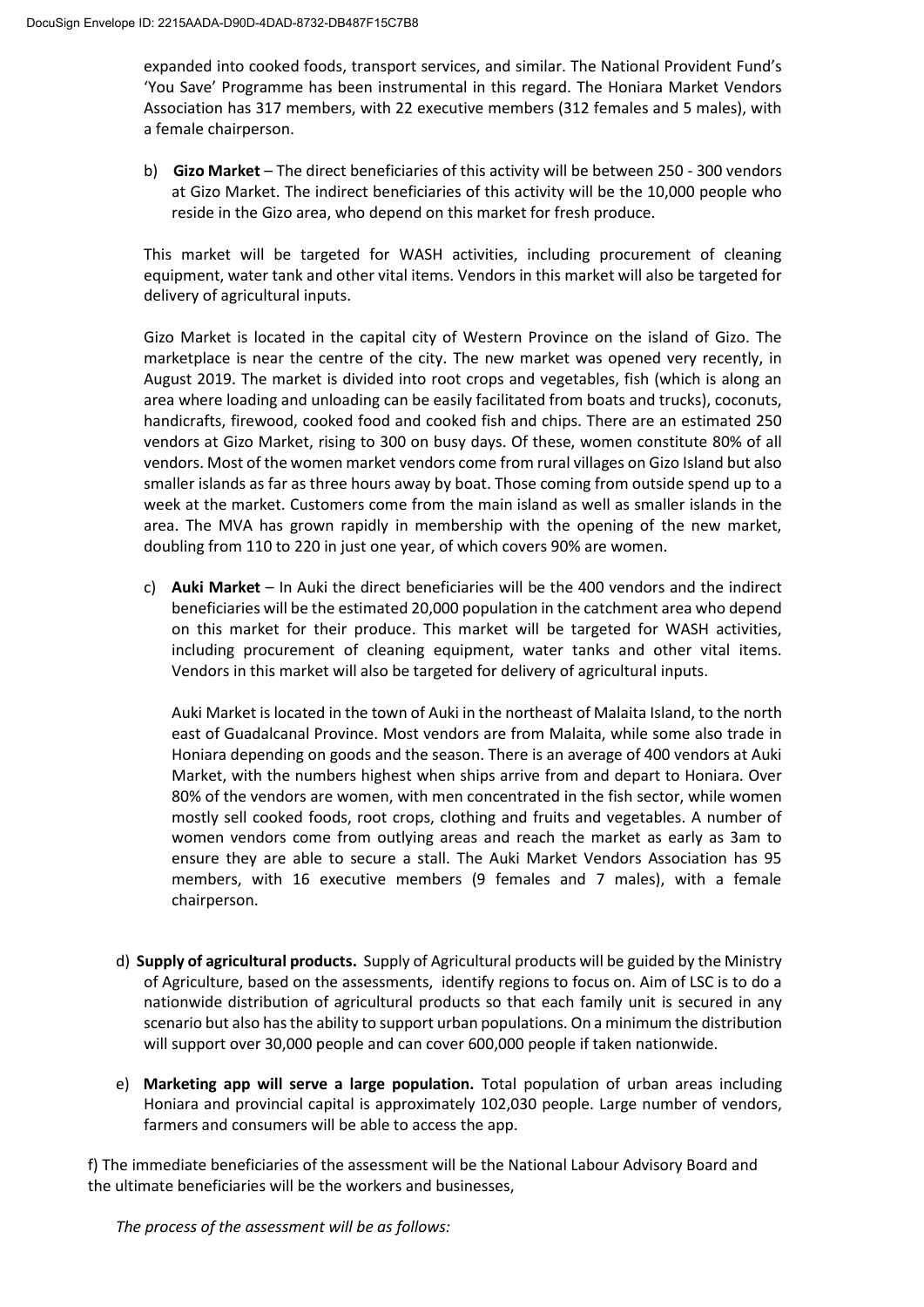Step 1: Seek the endorsement of the National Labour Advisory Board (NLAB) for the assessment.

Step 2: Establish a task team composed of colleagues from HQ, ROAP and CO-Suva.

Step 3: Develop a ToR and submit to tripartite partners for endorsement.

Step 4: Develop a labour market update (pre crisis baseline)

Step 5: Establish a Joint (ILO – Tripartite) Assessment and Monitoring Team

Step 6: Organise a team planning meeting to understand the ToR and role of team members,

review the questionnaire, develop a reporting template and develop a work plan.

- Step 7: Establish sector focus groups made up of industry leaders from employers and workers
- Step 8: Roll out the first wave of assessment with membership of Employers and Workers
- Step 9: Organise focus group meetings
- Step 10: Analyse the survey results and prepare report based on agreed template
- Step 11: Roll out the second wave of assessments with informal sector workers and businesses.
- Step 12: Organise informal focus group meeting
- Step 13: Analyse the survey results and prepare report based on agreed template
- Step 14: Repeat step 8 to step 12 on a regular basis

[\[1\]](https://undp-my.sharepoint.com/personal/hunjai_lee_undp_org/Documents/HJ/Covid/Annex4-Proposal%20Template_Call1_CovidFund_M4C22042020Solsproposal_ED%20(1).doc#_ftnref1) 2009 census report

### **VI. Who will deliver this solution?**

#### **UN WOMEN**

UN Women has a global mandate to implement innovative programmes targeting women's empowerment and gender equality, including Women's Economic Empowerment (WEE). This project will be integrated with the current Markets for Change Project operating in 18 markets in the Pacific. The Markets for Change (M4C) Project is a multi-country initiative covering Fiji, Solomon Islands and Solomon Islands during the timeline 2014-2020. Over the course of its six years, M4C has been able to build strong, productive working relations with market vendors, market management, local government, civil society and government ministries.

The team has significant experience and systems in place to implement projects like this. The project will be overseen in country by the M4C Solomon Project Associate, with support from the Regional Project Manager and Associate based in Fiji. Monitoring and Evaluation will be undertaking by utilizing existing mechanisms, including AKVO surveys and routine monitoring.

#### **UNDP and UNCDF**

UNDP is the leading United Nations organization fighting to end the injustice of poverty, inequality, and climate change. As one of the key partners of the UN Women Markets for Change project, UNDP has provided training sessions to market vendors and farmers since the project began in 2016. The training focused on four main areas of concern to the market vendors and farmers which include: Agri-business and farm management, Soil care and plant nutrients, Harvest and post-harvest handling and management, and Pest, weeds and disease management. UNDP will work closely with the Ministry of Agriculture to procure agricultural seeds, seedlings and basic agricultural tools to recover the damage of widespread crop destruction by TC Harold affecting the provision of food to market.

A joint UNDP- UNCDF initiative will partner with the Central Bank to deliver the digital marketplace, alongside the M4C project team and selected large retail supply chain stores. The UNCDF has an experienced Digital Finance and Technology expert currently in Honiara, his wealth of experience will be deployed to support all four phases of the digital marketplace solution. He will be assisted by the UNDP local team in the Solomon Islands with day to day management of the initiative. The UNCDF's Country Technical Specialist will also provide technical support and an oversite role.

The UNDP Deputy RR based in the Solomon Islands will be the principal owner of this initiative, specifically to provide the Government with periodic updates whenever required.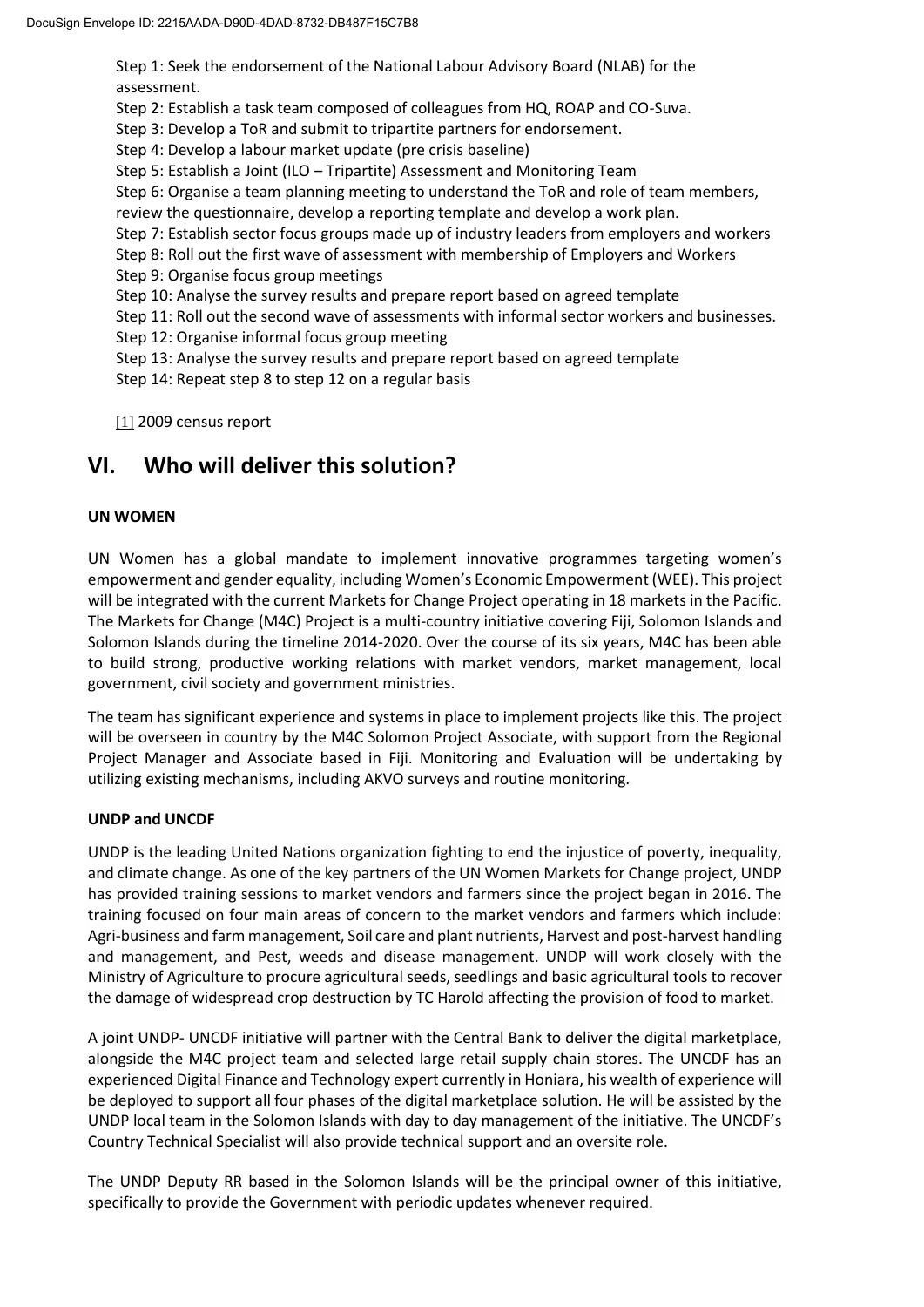All procurement for all areas of this project will be centralized at UNDP Solomon Islands with dedicated Procurement personnel.

#### **ILO**

**The International Labour Organization (ILO)** is the UN specialized agency dealing with work and workplace issues and related rights and standards. Its overarching goal is to achieve decent work for all so everyone benefits from working conditions that offer freedom, equity, security and human dignity. In working towards this goal, the ILO has four principal strategic objectives: 1) To promote & realize standards, and fundamental principles and rights at work; 2) to create greater opportunities for women and men to secure decent employment; 3) to enhance the coverage and effectiveness of social protection for all and 4) to strengthen the relationship between workers, employers and governments, and encourage social dialogue. ILO is unique in that it brings together representatives of governments, employers and workers to jointly shape policies and programmes and strengthen their dialogue. The ILO also develops international labour standards and works with member States to ensure they are respected in practice as well as principle. In the Pacific, ILO provides technical assistance to eleven member states on a wide range of issues including labour migration, the elimination of child labour, promotion of gender equality, labour law reform, protecting seafarers, labour market statistics, occupational safety & health, HIV/AIDS in the workplace, youth employment and entrepreneurship development.

In Solomon Islands specifically the ILO has established the Tripartite Labour Advisory board in Solomon Islands and will ensure that the board will take lead in the delivery with technical support from the ILO on the assessment work under this project.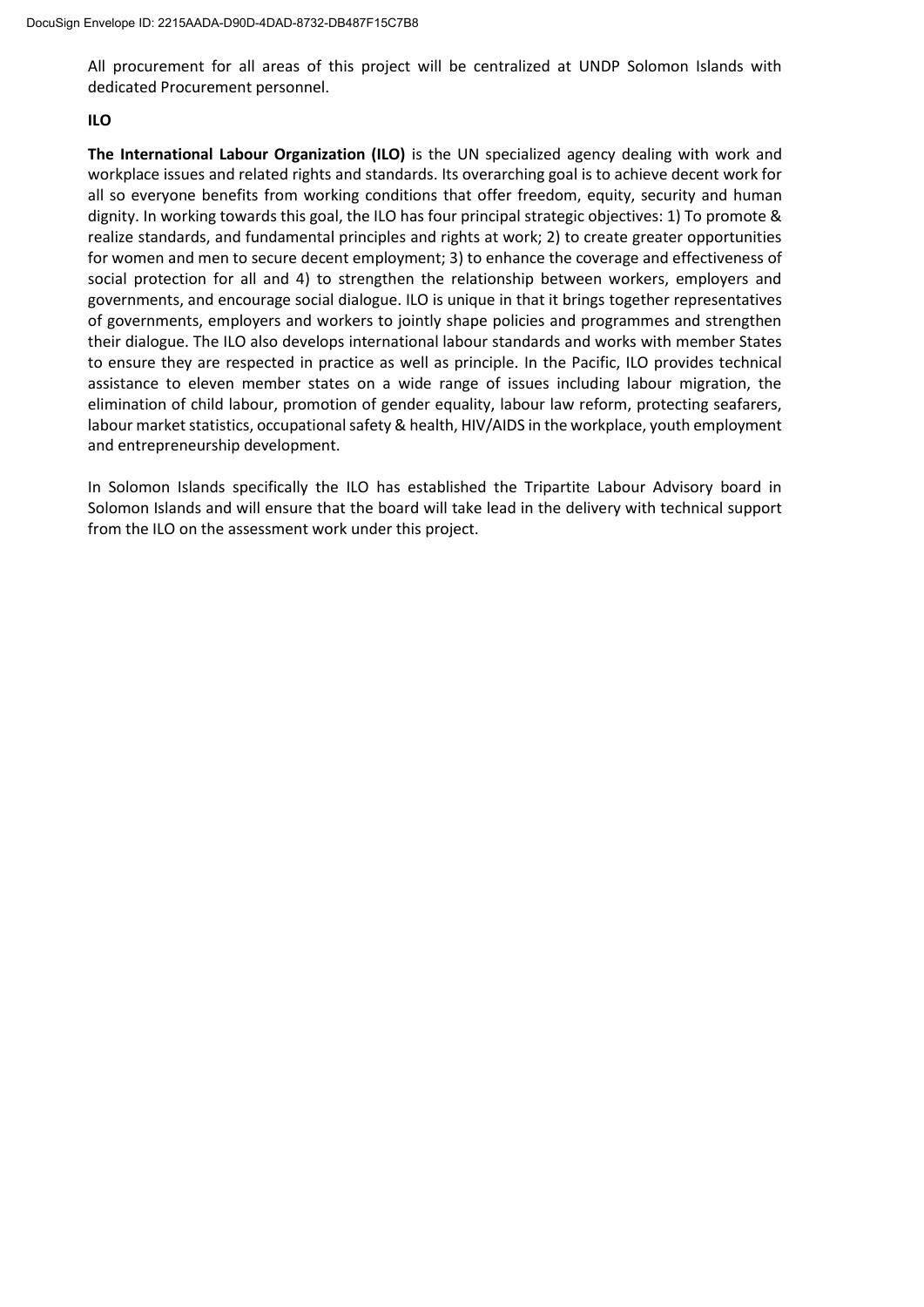# **Cover Page**

| <b>Contacts</b>                                   | <b>Resident Coordinator or Focal Point in his/her Office</b>                                                             |               |               |                                                                                                                      |  |  |  |  |  |
|---------------------------------------------------|--------------------------------------------------------------------------------------------------------------------------|---------------|---------------|----------------------------------------------------------------------------------------------------------------------|--|--|--|--|--|
|                                                   | Name: Sanaka Samarasinha                                                                                                 |               |               |                                                                                                                      |  |  |  |  |  |
|                                                   | Email: sanaka.samarasinha@un.org                                                                                         |               |               |                                                                                                                      |  |  |  |  |  |
|                                                   | <b>Position: Resident Coordinator</b>                                                                                    |               |               |                                                                                                                      |  |  |  |  |  |
|                                                   | <b>Other Email:</b>                                                                                                      |               |               |                                                                                                                      |  |  |  |  |  |
|                                                   | Telephone:                                                                                                               |               |               |                                                                                                                      |  |  |  |  |  |
|                                                   | Skype:                                                                                                                   |               |               |                                                                                                                      |  |  |  |  |  |
| <b>Description</b>                                |                                                                                                                          |               |               | Solomon Islands faces the daunting and unprecedented task of responding to twin emergencies - COVID 19 and TC        |  |  |  |  |  |
|                                                   |                                                                                                                          |               |               | Harold -- which are simultaneously impacting market vendors' livelihoods, farmers, supply chains and operations.     |  |  |  |  |  |
|                                                   |                                                                                                                          |               |               | The operation of clean and safe markets has never been more important. This proposal will support safeguarding of    |  |  |  |  |  |
|                                                   |                                                                                                                          |               |               | Pacific marketplaces, vendors' livelihoods and help restore necessary market supply chain operations - enabling food |  |  |  |  |  |
|                                                   | security for Solomon Islands. This project will support vendors, farmers, SMEs and markets through the provision of      |               |               |                                                                                                                      |  |  |  |  |  |
|                                                   | WASH, agricultural support and integration of ICT tools to adapt their businesses. Additionally, the project will assess |               |               |                                                                                                                      |  |  |  |  |  |
|                                                   | the employment impacts of Covid-19 at the country-level to support governments and businesses make evidence-             |               |               |                                                                                                                      |  |  |  |  |  |
|                                                   |                                                                                                                          |               |               | based decisions in relation to design of business and employment policies.                                           |  |  |  |  |  |
| <b>Universal Markers</b>                          | Gender Marker: (bold the selected; pls select one only)                                                                  |               |               |                                                                                                                      |  |  |  |  |  |
|                                                   | a) Have gender equality and/or the empowerment of women and girls as the primary or principal<br>objective.              |               |               |                                                                                                                      |  |  |  |  |  |
|                                                   |                                                                                                                          |               |               | Human Rights Based Approach to COVID19 Response (bold the selected): Yes/No                                          |  |  |  |  |  |
| <b>Fund Specific Markers</b>                      | Considered OHCHR guidance in proposal development UN OHCHR COVID19 Guidance                                              |               |               |                                                                                                                      |  |  |  |  |  |
|                                                   | <b>Fund Windows</b>                                                                                                      |               |               |                                                                                                                      |  |  |  |  |  |
|                                                   |                                                                                                                          |               |               | <b>Window 2: Reduce Social Impact and Promote Economic Response</b>                                                  |  |  |  |  |  |
| <b>Geographical Scope</b>                         | <b>Regions: South Pacific</b>                                                                                            |               |               |                                                                                                                      |  |  |  |  |  |
|                                                   | <b>Country: Solomon Islands</b>                                                                                          |               |               |                                                                                                                      |  |  |  |  |  |
| <b>Recipient UN Organizations</b>                 | UN Women, UNDP, ILO and UNCDF                                                                                            |               |               |                                                                                                                      |  |  |  |  |  |
| <b>Implementing Partners</b>                      |                                                                                                                          |               |               |                                                                                                                      |  |  |  |  |  |
| <b>Programme and Project Cost</b>                 |                                                                                                                          |               |               |                                                                                                                      |  |  |  |  |  |
|                                                   | <b>Budget</b>                                                                                                            | <b>Agency</b> | <b>Amount</b> | <b>Comments</b>                                                                                                      |  |  |  |  |  |
| <b>Budget Requested</b><br>\$80,000<br><b>UNW</b> |                                                                                                                          |               |               |                                                                                                                      |  |  |  |  |  |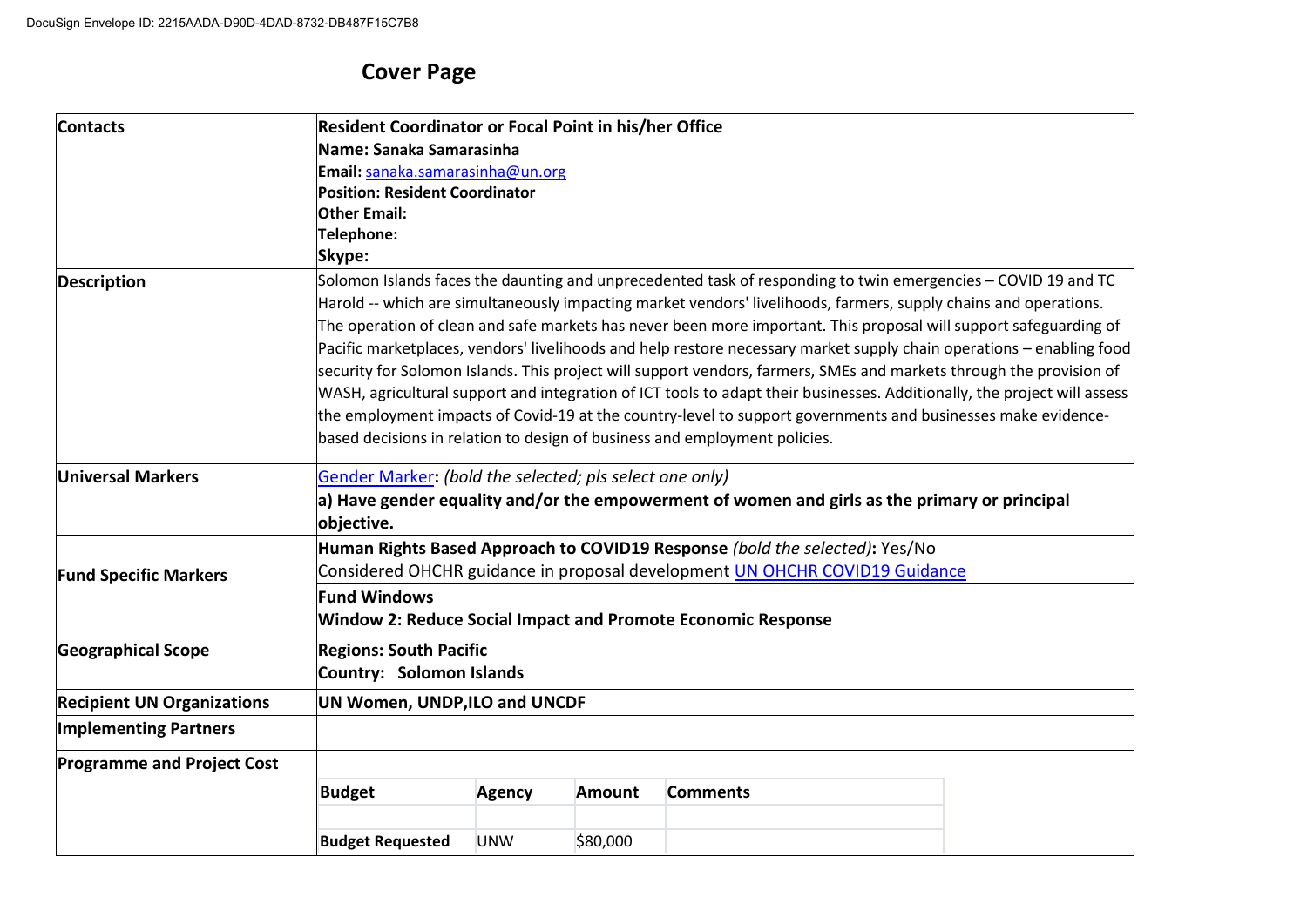|                           |                                | <b>UNCDF</b><br><b>UNDP</b><br>ILO | \$80,000<br>\$90,000<br>\$50,000 |  |  |
|---------------------------|--------------------------------|------------------------------------|----------------------------------|--|--|
|                           | <b>In-kind Contributions</b>   |                                    |                                  |  |  |
|                           | Total                          |                                    | \$300,000                        |  |  |
|                           |                                |                                    |                                  |  |  |
| <b>Comments</b>           |                                |                                    |                                  |  |  |
| <b>Programme Duration</b> | Start Date: July 2020          |                                    |                                  |  |  |
|                           | Duration (In months): 6 months |                                    |                                  |  |  |
|                           | End Date: Jan 2021             |                                    |                                  |  |  |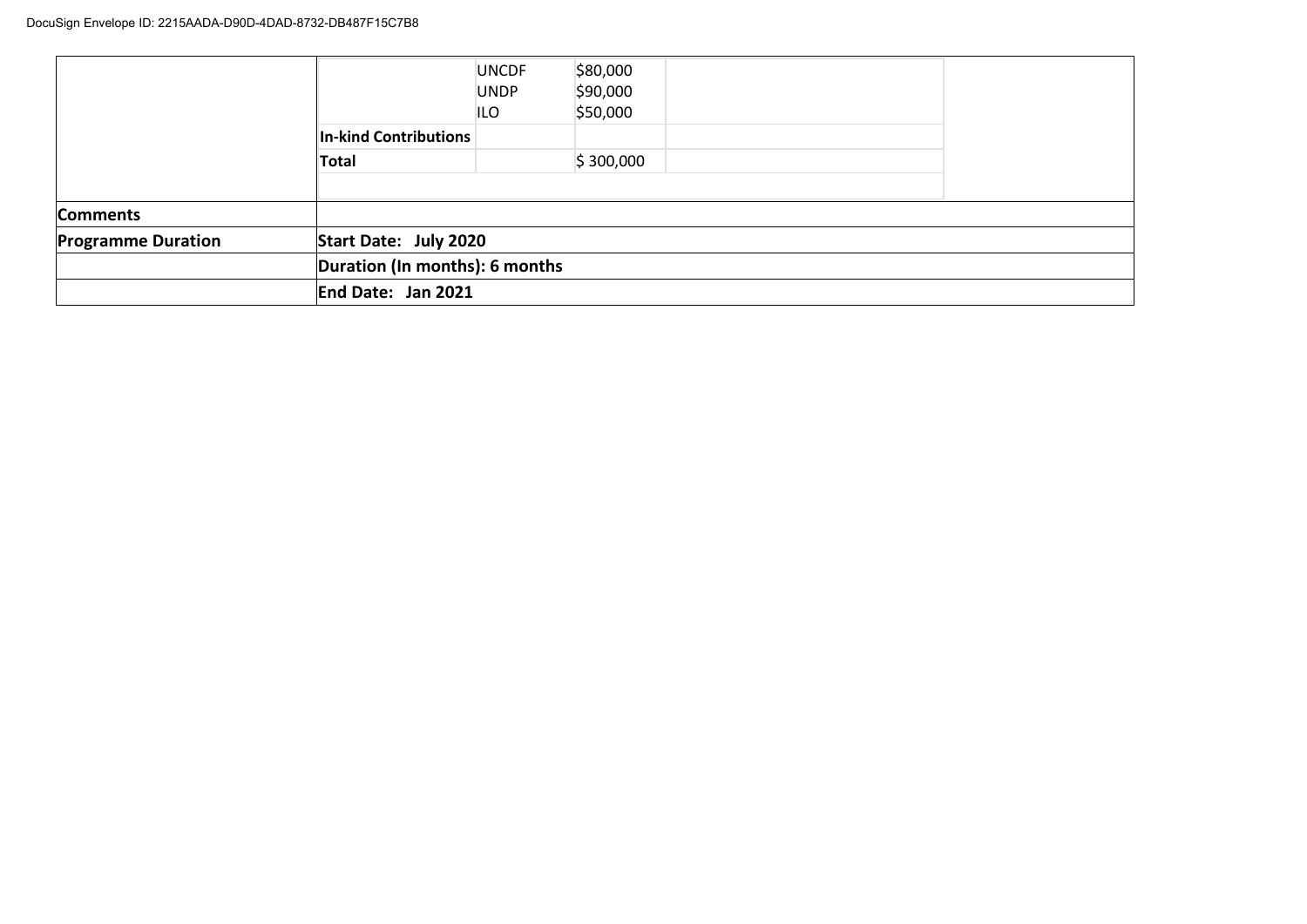### **Results Framework**

| <b>Window 2: Proposal</b><br>outcome                |                                                                                                                                                                                    |                                       |                                                                                  |                                                       | <b>Outcome Total Budget</b> |  |  |  |  |
|-----------------------------------------------------|------------------------------------------------------------------------------------------------------------------------------------------------------------------------------------|---------------------------------------|----------------------------------------------------------------------------------|-------------------------------------------------------|-----------------------------|--|--|--|--|
|                                                     | 2.1 Marketplaces and women vendors are able to operate safely in the face of twin crises of COVID<br>19 and TC Harold, contributing to increased food security in Solomon Islands. | USD \$250,000                         |                                                                                  |                                                       |                             |  |  |  |  |
|                                                     |                                                                                                                                                                                    | <b>Baseline</b>                       | <b>Target</b>                                                                    | <b>Means of</b><br>verification                       | <b>Responsible Org</b>      |  |  |  |  |
| <b>Outcome Indicator</b><br>Max 2500<br>characters] | 2.1a Marketplaces are safer for women market 0<br>vendors and customers from COVID 19<br>transmission                                                                              |                                       | 2 marketplacesRoutine<br>(with 70%<br>lwomen<br>vendors)                         | monitoring                                            | <b>UN Women</b>             |  |  |  |  |
|                                                     | 2.2a Vendors have increased supply of produce 0 markets                                                                                                                            |                                       | 3 Markets<br>(Honiara, Gizo<br>and Auki)<br>Rural farmers<br>in provinces.       | Routine<br>Monitoring                                 | <b>UNDP</b>                 |  |  |  |  |
|                                                     | 2.2.b Supply chain for food and essentials<br>commodities is maintained to meet household<br>demand                                                                                |                                       | Develop a<br>digital<br>marketplace<br>that supports<br>supply to meet<br>demand | Routine<br>monitoring                                 | <b>UNCDF</b>                |  |  |  |  |
| <b>Proposal Outputs</b>                             | 2.1.1 Procurement of WASH materials for marketplaces to address COVID 19 risks                                                                                                     |                                       |                                                                                  |                                                       |                             |  |  |  |  |
|                                                     | 2.2.1 Procurement and distribution of agricultural inputs for market vendors                                                                                                       |                                       |                                                                                  |                                                       |                             |  |  |  |  |
| <b>Proposal Output</b><br>Indicators                | 2.1.1a<br>Number of markets that have WASH support<br>and materials                                                                                                                | 0 markets have<br><b>WASH support</b> | <b>WASH</b><br>materials<br>provided to<br>them<br>targeting 70%                 | 2 markets have Receipts, routine<br>project reporting | <b>UN Women</b>             |  |  |  |  |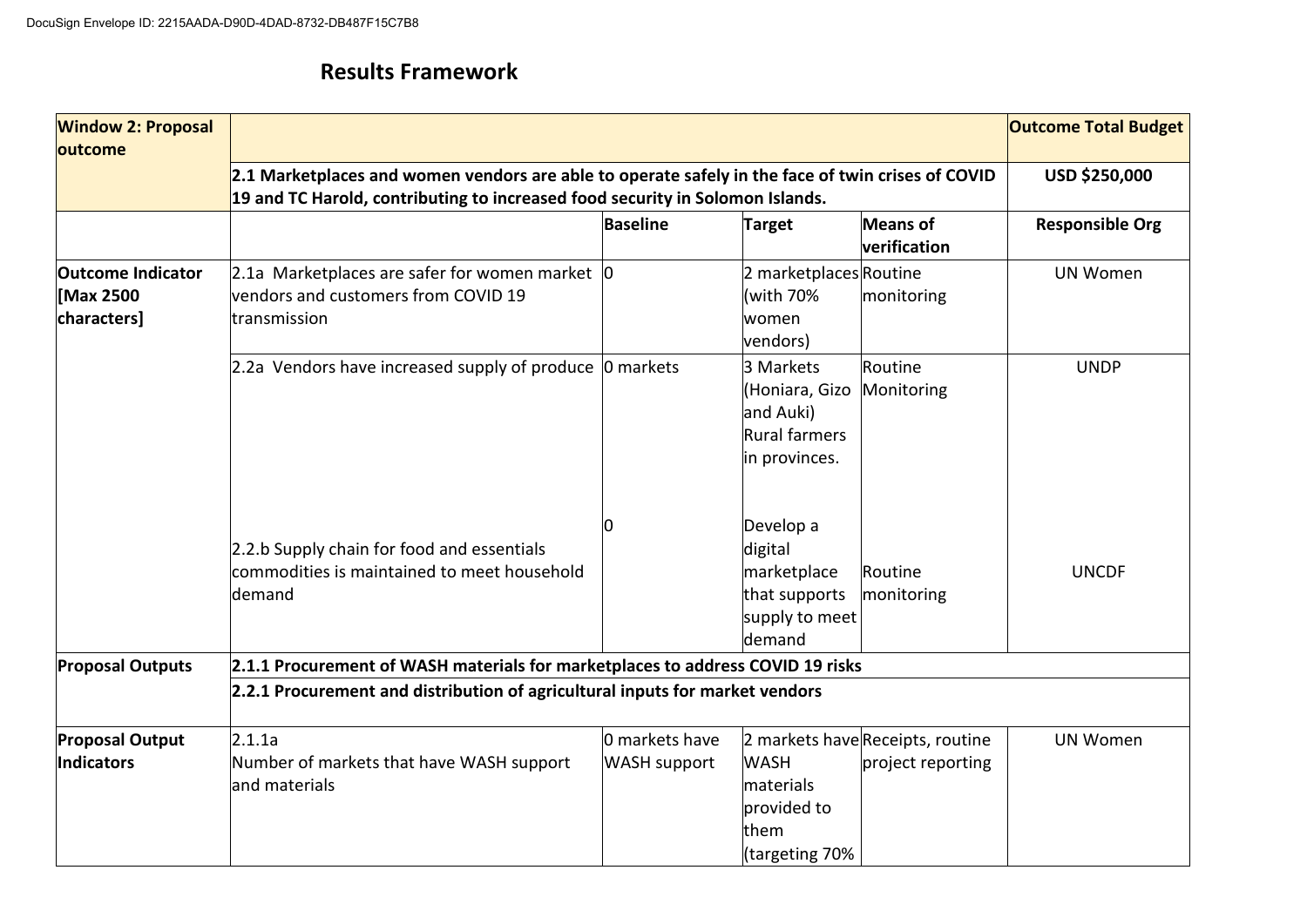|                                            |                                                                                                                                                                                                        |                                                                                                                                             | women<br>vendors)                                                                                              |                                                                                  |                             |
|--------------------------------------------|--------------------------------------------------------------------------------------------------------------------------------------------------------------------------------------------------------|---------------------------------------------------------------------------------------------------------------------------------------------|----------------------------------------------------------------------------------------------------------------|----------------------------------------------------------------------------------|-----------------------------|
|                                            | 2.2.1a<br>Number of vendors who have increased post TC<br>Harold agricultural inputs, including seeds and<br>seedlings                                                                                 | l0 vendors have<br>been provided<br>with seeds and<br>agricultural<br>inputs                                                                | 1200 vendors<br>have access to<br>increased<br>agricultural<br>inputs (with<br>70% target<br>women<br>vendors) | Receipts, vendor<br>sign-up sheet,<br>project reporting                          | <b>UNDP</b>                 |
|                                            | 2.2.b<br>Two Apps developed to link farmers and retail<br>supply chain stores<br>A distribution channel is developed to deliver<br>food and essential commodities to households<br>at their door-steps | Households have<br>online access to<br>markets<br>Farmers and<br>retail supply<br>chains deliver<br>food and<br>essential<br>commodities to | Markets under Routine<br>the M4C have<br>online access<br>to customers                                         | monitoring and<br>project reporting                                              | <b>UNCDF</b>                |
|                                            |                                                                                                                                                                                                        | households                                                                                                                                  |                                                                                                                |                                                                                  | <b>Total Outcome Budget</b> |
|                                            | 3.1 Evidenced based employment and business recovery policies and programmes designed, adopted or<br>implemented by government and national stakeholders.                                              | USD\$50,000                                                                                                                                 |                                                                                                                |                                                                                  |                             |
|                                            |                                                                                                                                                                                                        | <b>Baseline</b>                                                                                                                             | <b>Target</b>                                                                                                  | <b>Means of</b><br>verification                                                  | <b>Responsible Org</b>      |
| Outcome Indicator<br>[Max 2500 characters] | 3.1a Number of COVID19 employment and<br>business recovery policies and programmes<br>informed by the rapid assessment<br>Add outcome indicator                                                        | $\mathbf 0$                                                                                                                                 | At least 2<br>(with<br>minimum<br>50% women<br>employees<br>targeted)                                          | New COVID19<br>recovery<br>employment and<br>business policies<br>and programmes | <b>ILO</b>                  |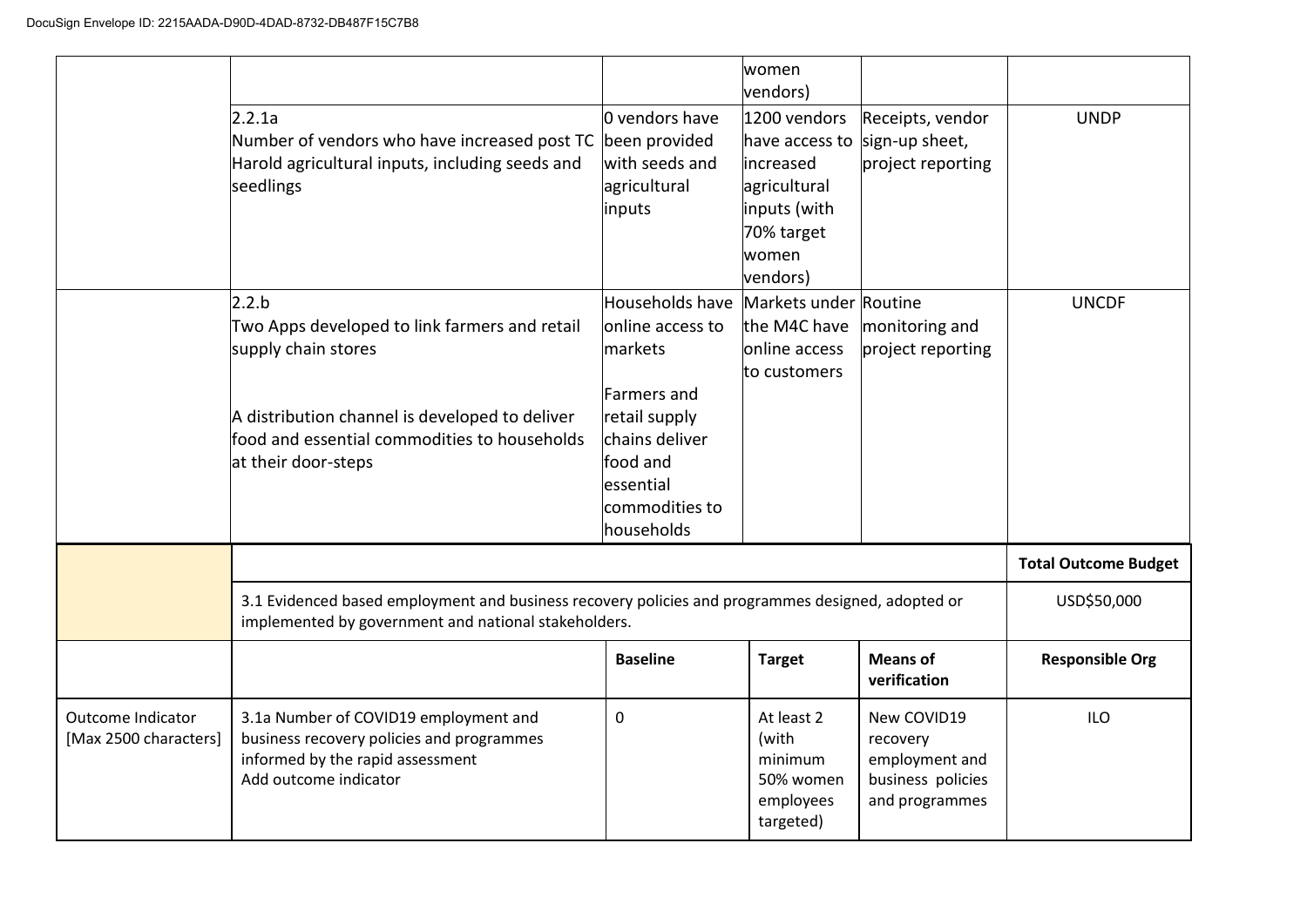|                                             | 3.2a New knowledge and skills acquired by direct<br>beneficiaries in conducting crisis assessments and<br>submitting recommendations                                                       | 0                                                                                               | At least 50%<br>of NLAB<br>members<br>participate<br>in the survey<br>and decision<br>making<br>process.<br>Data will be<br>collected on<br>a gender<br>disaggregate<br>d basis. | Minutes of the<br><b>NLAB</b> meeting                                          | <b>ILO</b> |  |  |
|---------------------------------------------|--------------------------------------------------------------------------------------------------------------------------------------------------------------------------------------------|-------------------------------------------------------------------------------------------------|----------------------------------------------------------------------------------------------------------------------------------------------------------------------------------|--------------------------------------------------------------------------------|------------|--|--|
| <b>Proposal Outputs</b>                     | 3.1.1 Assessment Report and monitoring of the impact of COVID19 on employment and business completed<br>by December 2020<br>Proposal output 1                                              | <b>ILO</b>                                                                                      |                                                                                                                                                                                  |                                                                                |            |  |  |
|                                             | employment and business recovery policy priorities<br>Add New Output                                                                                                                       | 3.2.1 Increased capacities of direct beneficiaries on conducting surveys and developing COVID19 |                                                                                                                                                                                  |                                                                                |            |  |  |
| <b>Proposal Output</b><br><b>Indicators</b> | 3.1.1a % of membership of workers and employers<br>organizations surveyed<br>Output indicator1<br>[e.g.: Number of children receiving school meals]                                        | 0                                                                                               | At least 50%                                                                                                                                                                     | Number of<br>respondents vs<br>total membership<br>of employers and<br>workers | <b>ILO</b> |  |  |
|                                             | 3.2.1a % of direct beneficiaries with increased<br>knowledge to conduct surveys and identify priority<br>employment and business recovery policy<br>priorities<br>Add New Output Indicator | 0                                                                                               | At least 50%<br>of NLAB<br>(with gender<br>disaggregate<br>d data<br>collected)                                                                                                  | Pre-survey and<br>post survey<br>questionnaire                                 | <b>ILO</b> |  |  |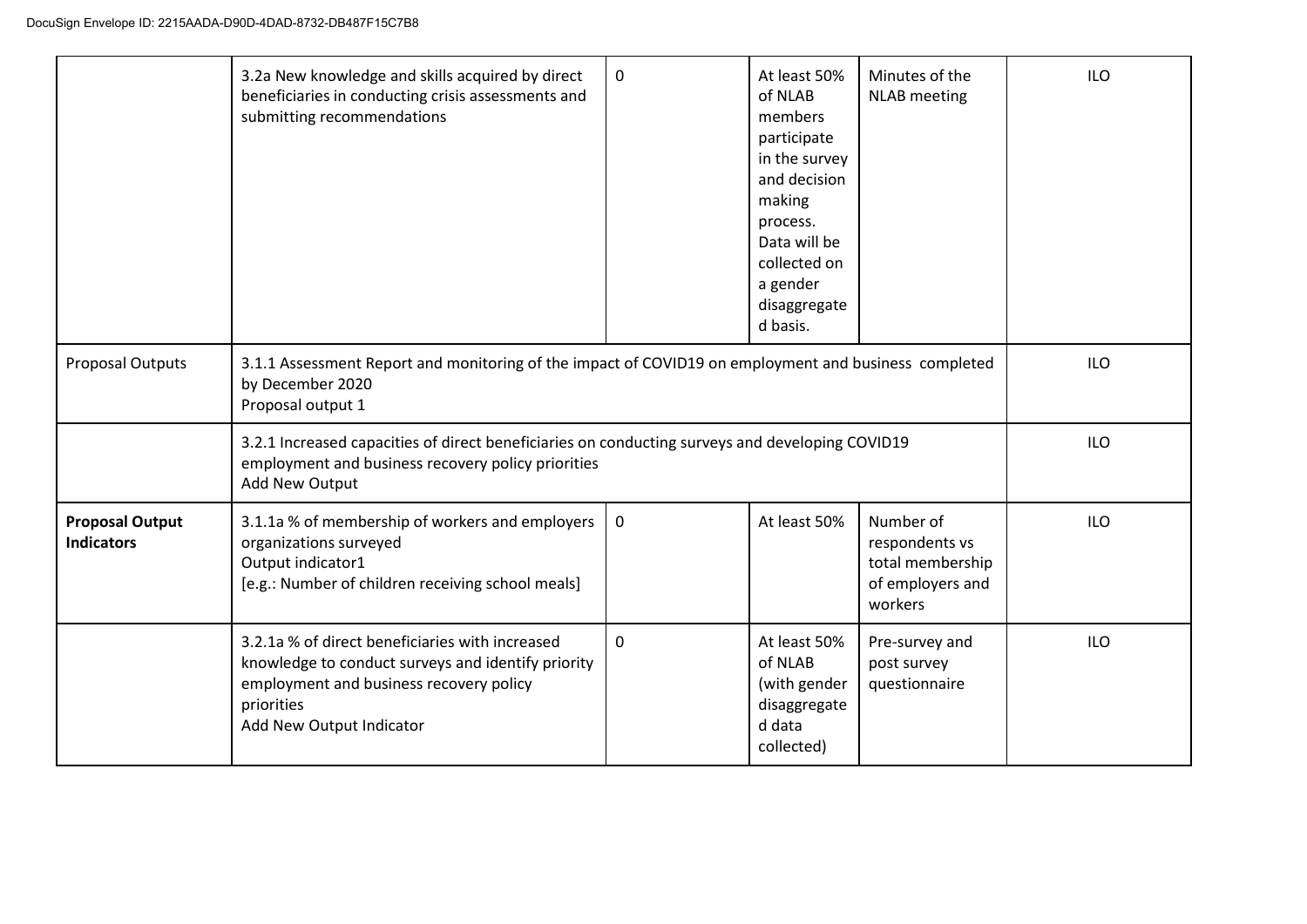# **SDG Targets and Indicators**

|               | Sustainable Development Goals (SDGs) [select max 3 goals] |                                                                                                                                                                                                                                                                                                                                                                |                                                 |  |  |  |
|---------------|-----------------------------------------------------------|----------------------------------------------------------------------------------------------------------------------------------------------------------------------------------------------------------------------------------------------------------------------------------------------------------------------------------------------------------------|-------------------------------------------------|--|--|--|
| IП            | SDG 1 (No poverty)                                        |                                                                                                                                                                                                                                                                                                                                                                | SDG 9 (Industry, Innovation and Infrastructure) |  |  |  |
|               | SDG 2 (Zero hunger)                                       |                                                                                                                                                                                                                                                                                                                                                                | SDG 10 (Reduced Inequalities)                   |  |  |  |
|               | SDG 3 (Good health & well-being)                          |                                                                                                                                                                                                                                                                                                                                                                | SDG 11 (Sustainable Cities & Communities)       |  |  |  |
| ப             | SDG 4 (Quality education)                                 |                                                                                                                                                                                                                                                                                                                                                                | SDG 12 (Responsible Consumption & Production)   |  |  |  |
|               | SDG 5 (Gender equality)                                   |                                                                                                                                                                                                                                                                                                                                                                | SDG 13 (Climate action)                         |  |  |  |
| IП            | SDG 6 (Clean water and sanitation)                        |                                                                                                                                                                                                                                                                                                                                                                | SDG 14 (Life below water)                       |  |  |  |
|               | SDG 7 (Sustainable energy)                                |                                                                                                                                                                                                                                                                                                                                                                | SDG 15 (Life on land)                           |  |  |  |
|               | SDG 8 (Decent work & Economic Growth)                     |                                                                                                                                                                                                                                                                                                                                                                | SDG 16 (Peace, justice & strong institutions)   |  |  |  |
|               | SDG 17 (Partnerships for the Goals)                       |                                                                                                                                                                                                                                                                                                                                                                |                                                 |  |  |  |
|               | <b>Relevant SDG Targets and Indicators</b>                |                                                                                                                                                                                                                                                                                                                                                                |                                                 |  |  |  |
| <b>Target</b> |                                                           | Indicator # and Description                                                                                                                                                                                                                                                                                                                                    | <b>Estimated %</b><br><b>Budget allocated</b>   |  |  |  |
| TARGET_2.3    |                                                           | 2.3 By 2030, double the agricultural productivity and incomes of small-scale food<br>producers, in particular women, indigenous peoples, family farmers, pastoralists and<br>fishers, including through secure and equal access to land, other productive resources<br>and inputs, knowledge, financial services, markets and opportunities for value addition | 28%                                             |  |  |  |

|            | and inputs, knowledge, financial services, markets and opportunities for value addition |     |
|------------|-----------------------------------------------------------------------------------------|-----|
|            | and non-farm employment                                                                 |     |
|            | 5. S.a Undertake reforms to give women equal rights to economic resources, as well as   |     |
| TARGET 5.a | access to ownership and control over land and other forms of property, financial        | 28% |
|            | services, inheritance and natural resources, in accordance with national laws           |     |
| TARGET 8.3 | 8.3 Promote development-oriented policies that support productive activities, decent    | 39% |
|            | job creation, entrepreneurship, creativity and innovation, and encourage the            |     |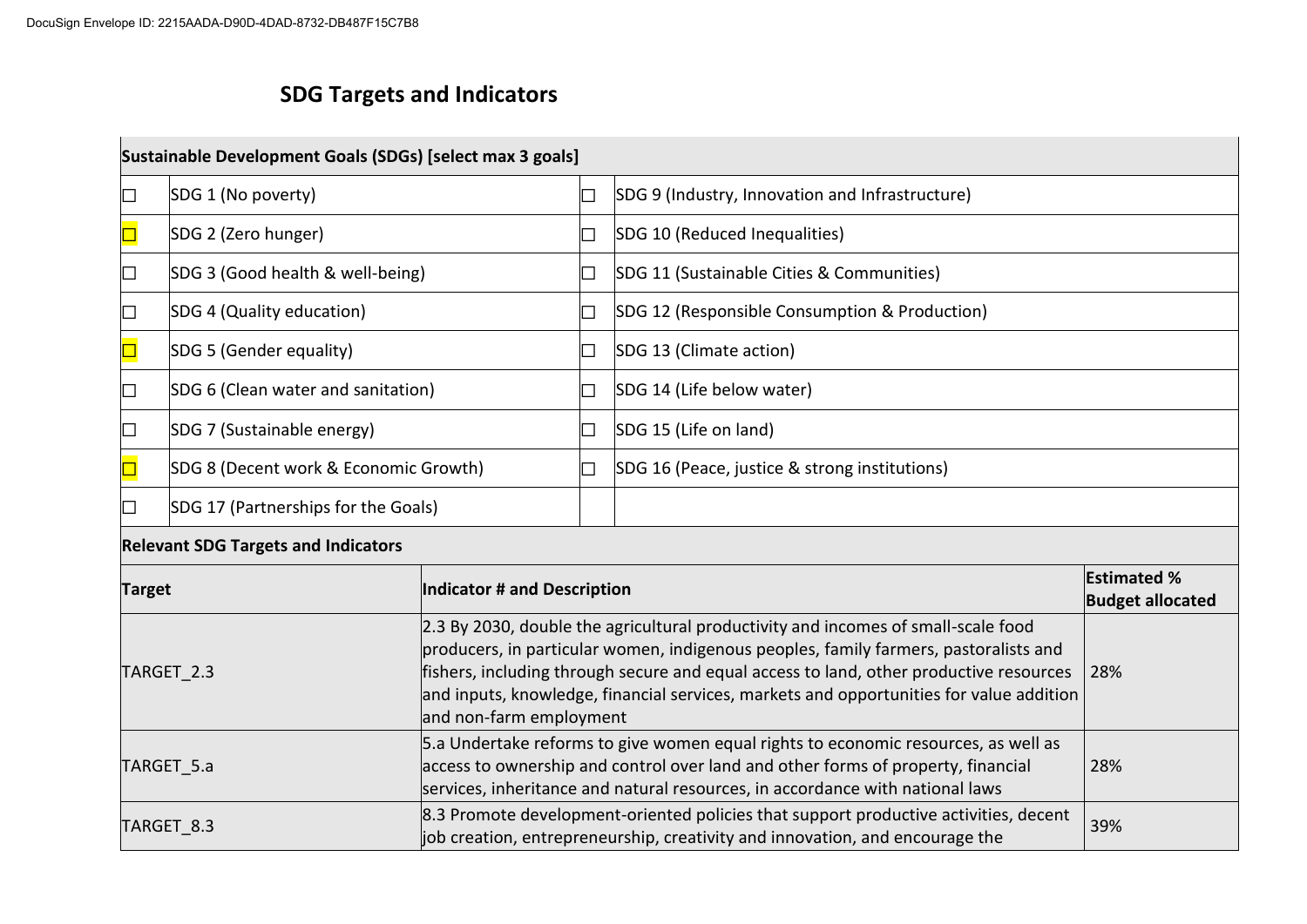|                                                    | formalization and growth of micro-, small- and medium-sized enterprises, including<br>through access to financial services |  |
|----------------------------------------------------|----------------------------------------------------------------------------------------------------------------------------|--|
| SDG 16.7 (Peace, justice & strong<br>institutions) | 16.7. Ensure responsive, inclusive, participatory and representative decision-making at $\vert$ 5%<br>all levels.          |  |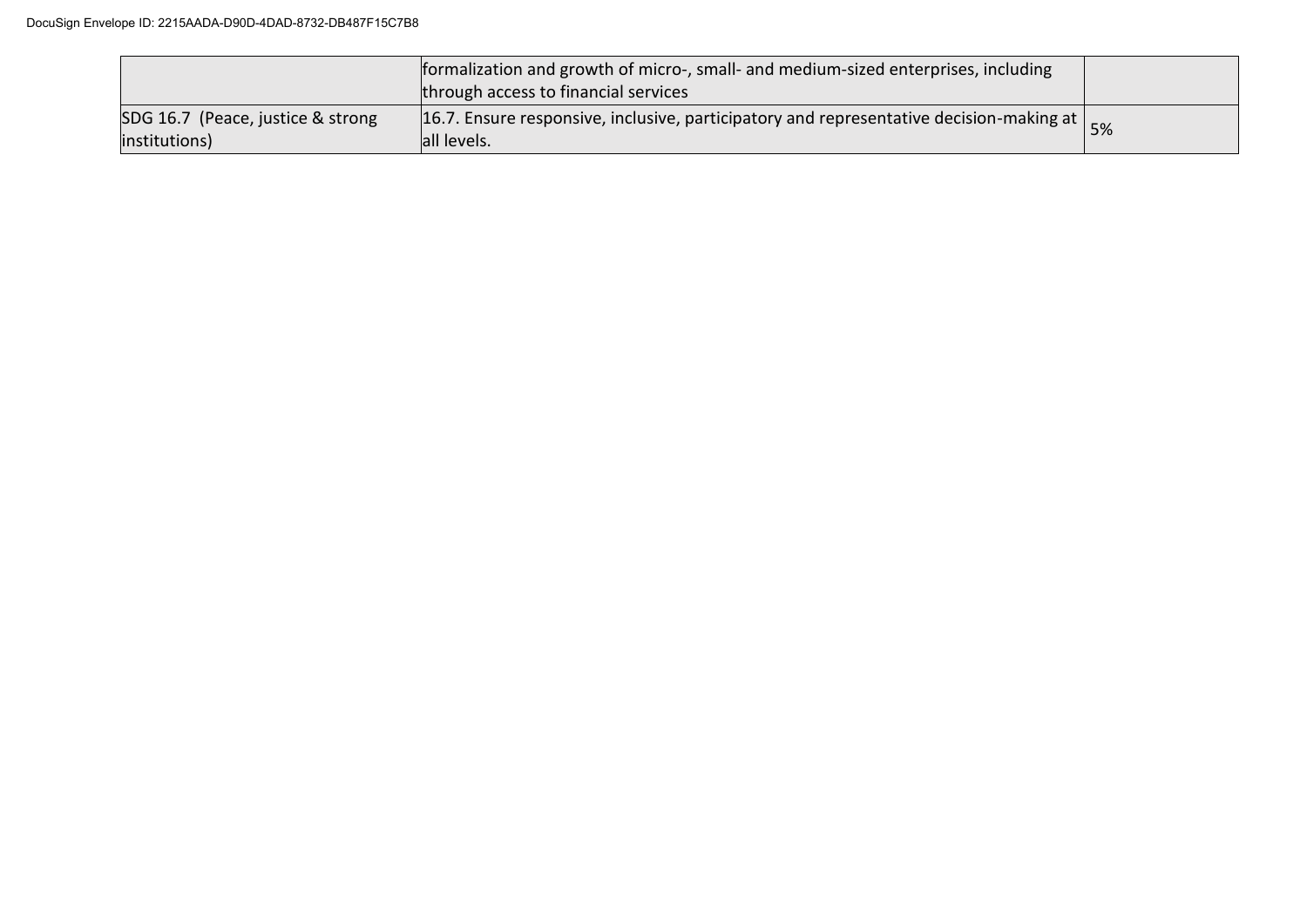## **Risk**

| <b>Event</b>                                                                                                                                                                         | <b>Categories</b><br>inancial<br>Operational<br>Organizational<br>Political<br>regulatory and/or<br>strategic) | Level<br>3 - Very High<br>2 - Medium High<br>$1 - Low$ | Likelihood<br>$6$ – Expected<br>5 - Highly Likely<br>4 – Likely<br>3-Moderate<br>2 - Low Likelihood<br>1- Not Likely<br>0 - Not Applicable | Impact<br>$5 -$ Extreme<br>4 - Major<br>3 - Moderate<br>$2 -$ Minor<br>$1$ – Insignificant | <b>Mitigating Measures</b><br>(List the specific mitigation measures)                                                                                                                                                                                                                                           | <b>Risk Owner</b>                             |
|--------------------------------------------------------------------------------------------------------------------------------------------------------------------------------------|----------------------------------------------------------------------------------------------------------------|--------------------------------------------------------|--------------------------------------------------------------------------------------------------------------------------------------------|--------------------------------------------------------------------------------------------|-----------------------------------------------------------------------------------------------------------------------------------------------------------------------------------------------------------------------------------------------------------------------------------------------------------------|-----------------------------------------------|
| Risk1<br>Inadequate supplies on the<br>ground, or prioritization of<br>materials to other sectors,<br>hinders procurement                                                            | Operational                                                                                                    | 3                                                      | $\overline{\mathcal{A}}$                                                                                                                   | 4                                                                                          | In the event domestic supplies are<br>saturated or prioritized to other<br>sectors, we will aim to regionally<br>procure items.                                                                                                                                                                                 | <b>UNDP and UN</b><br>Women                   |
| Risk 2<br>Procurement processes<br>limit speedy response and<br>digital market places is not<br>inclusive due to lack of<br>linternet connection                                     | Financial &<br><b>Operational</b>                                                                              |                                                        |                                                                                                                                            | $\overline{\mathbf{3}}$                                                                    | UNDO in Solomon Islands will<br>undertake all procurement for the<br>project as they have dedicated<br>staff.<br>The digital marketplace solution will UNCDF and UNDP<br>be backed-up with a call center for<br>a GSM voice and SMS supported<br>option.<br>A USSD option will also be provided<br>as a back-up | UNDP and UN<br>Women<br><b>UNCDF and UNDP</b> |
| Risk 3<br>Supply chains and<br>distribution channels<br>hampered due to COVID<br>19 and Harold<br>(infrastructure issues,<br>social distancing measures,<br>restricted movement etc) | Operational                                                                                                    | 3                                                      | $\overline{\mathcal{A}}$                                                                                                                   | 3                                                                                          | Work with local government<br>counterparts to help centralize and<br>facilitate distribution<br>On-line surveys and focus group,<br>working through government,<br>employers and workers<br>organisations etc                                                                                                   | <b>UNDP</b> and UN<br>Women<br>ILO and NLAB   |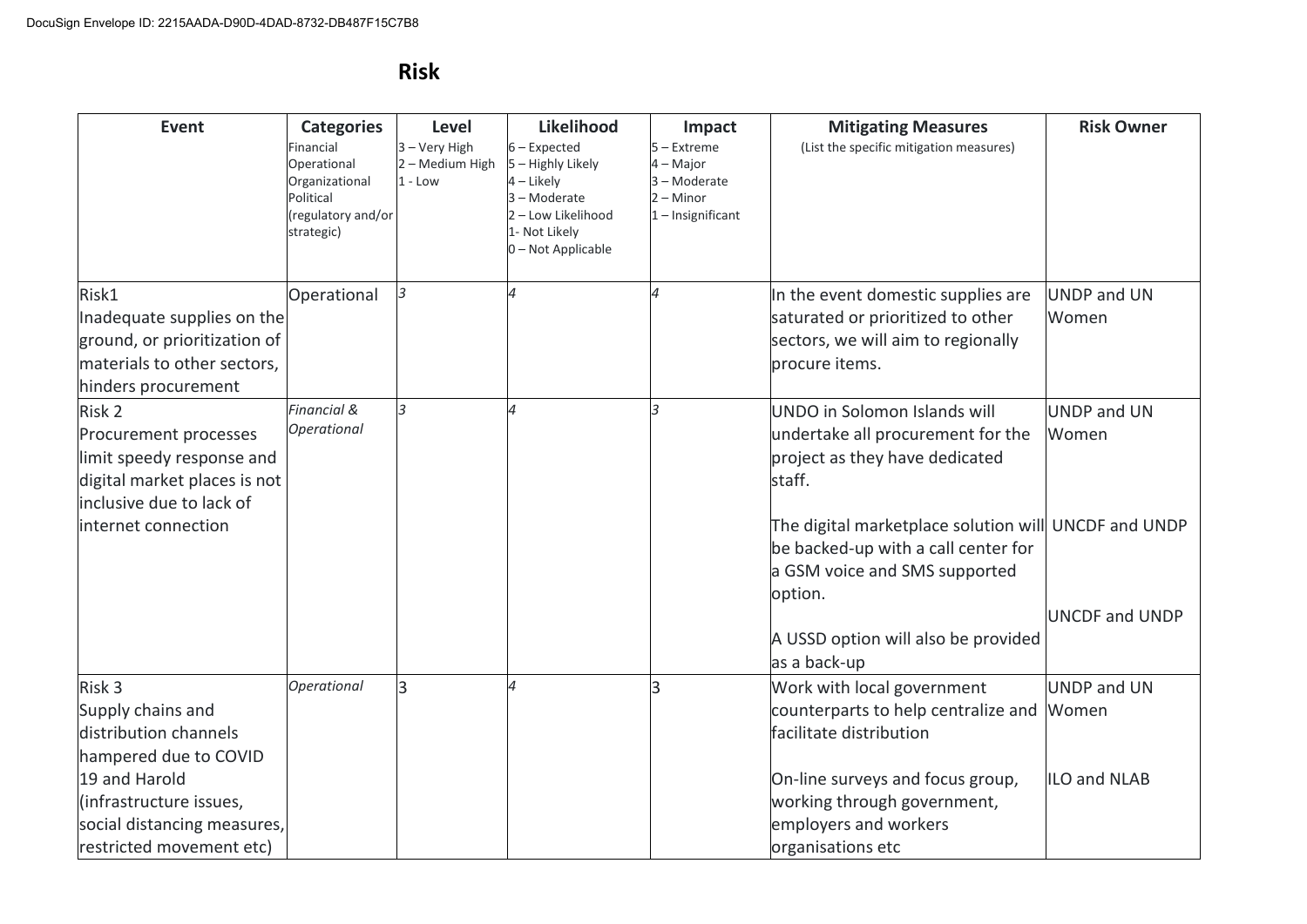## **Budget by UNDG Categories**

*\* The rate shall not exceed 7% of the total of categories 1-7, as specified in the COVID-19 Response MOU and should follow the rules and guidelines of each recipient organization. Note that Agency-incurred direct project implementation costs should be charged to the relevant budget line, in line with UNSDG guidance.*

Proposed Budget from MPTF

|                                              | Fiscal |             |             |              |              |            |              |
|----------------------------------------------|--------|-------------|-------------|--------------|--------------|------------|--------------|
| <b>Budget Lines</b>                          | Year   | Description |             |              |              |            | <b>Total</b> |
|                                              |        | [OPTIONAL]  | <b>UNDP</b> | UN Women     | <b>UNCDF</b> | <b>ILO</b> | <b>USD</b>   |
| 1. Staff and other personnel                 | 2020   |             | 10,000      | 10,000       | 0            | 0          | 20,000       |
| 2. Supplies, Commodities, Materials          | 2020   |             | 63,000      | 53,000       | 0            | 20,000     | 136,000      |
| 3. Equipment, Vehicles, and Furniture, incl. |        |             |             |              |              |            |              |
| Depreciation                                 | 2020   |             | $\mathbf 0$ | $\mathbf{0}$ | $\Omega$     | $\Omega$   | 0            |
| 4. Contractual services                      | 2020   |             | $\mathbf 0$ | 0            | 0            | 14,229     | 14,229       |
| 5. Travel                                    | 2020   |             | 9,220       | 9,220        | 0            | 9,205      | 27,645       |
| 6. Transfers and Grants to Counterparts      | 2020   |             | $\mathbf 0$ | $\Omega$     | 80,000       | $\Omega$   | 80,000       |
| 7. General Operating and other Direct Costs  | 2020   |             | $\Omega$    | $\Omega$     | 0            | 2,500      | 2,500        |
| <b>Sub Total Programme Costs</b>             |        |             | 82,220      | 72,220       | 80,000       | 45,934     | 280,374      |
| 8. Indirect Support Costs * 7%               |        |             | 5,755       | 5,055        | 5,600        | 3,216      | 19,626       |
| <b>Total</b>                                 |        |             | 87,975      | 77,275       | 85,600       | 49,149     | 300,000      |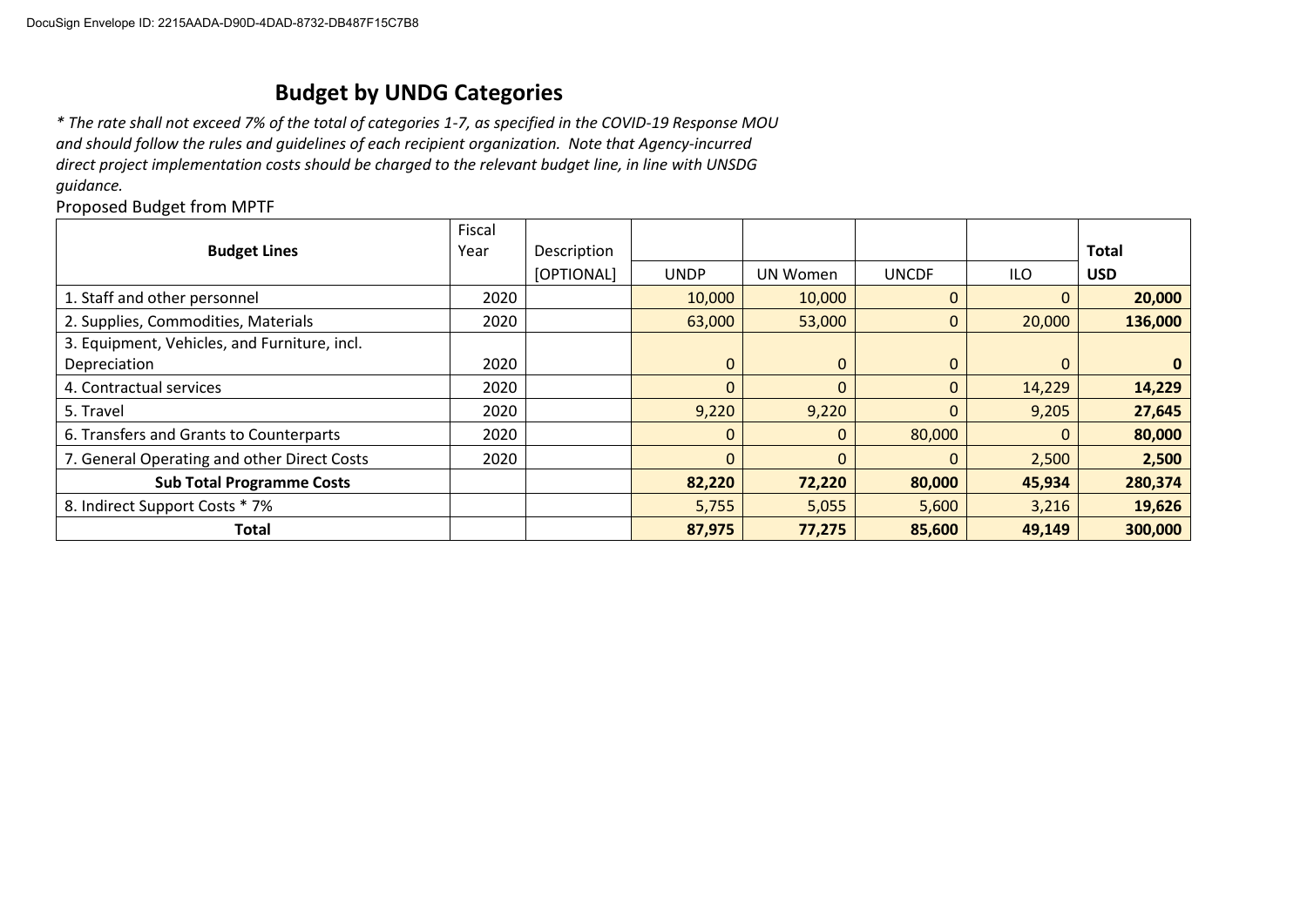#### Annex: SDG List

| <b>Target</b>         | <b>Description</b>                                                                                                                                                                                                                                                                                                                                                                                                                                              |
|-----------------------|-----------------------------------------------------------------------------------------------------------------------------------------------------------------------------------------------------------------------------------------------------------------------------------------------------------------------------------------------------------------------------------------------------------------------------------------------------------------|
| TARGET_1.1            | 1.1 By 2030, eradicate extreme poverty for all people everywhere, currently measured as people living on less than \$1.25 a day                                                                                                                                                                                                                                                                                                                                 |
| TARGET_1.2            | 1.2 By 2030, reduce at least by half the proportion of men, women and children of all ages living in poverty in all its dimensions according to national<br>definitions                                                                                                                                                                                                                                                                                         |
| TARGET <sub>1.3</sub> | 1.3 Implement nationally appropriate social protection systems and measures for all, including floors, and by 2030 achieve substantial coverage of<br>the poor and the vulnerable                                                                                                                                                                                                                                                                               |
| TARGET_1.4            | 1.4 By 2030, ensure that all men and women, in particular the poor and the vulnerable, have equal rights to economic resources, as well as access to<br>basic services, ownership and control over land and other forms of property, inheritance, natural resources, appropriate new technology and<br>financial services, including microfinance                                                                                                               |
| TARGET_1.5            | 1.5 By 2030, build the resilience of the poor and those in vulnerable situations and reduce their exposure and vulnerability to climate-related<br>extreme events and other economic, social and environmental shocks and disasters                                                                                                                                                                                                                             |
| TARGET_1.a            | 1.a Ensure significant mobilization of resources from a variety of sources, including through enhanced development cooperation, in order to provide<br>adequate and predictable means for developing countries, in particular least developed countries, to implement programmes and policies to end<br>poverty in all its dimensions                                                                                                                           |
| TARGET 1.b            | 1.b Create sound policy frameworks at the national, regional and international levels, based on pro-poor and gender-sensitive development<br>strategies, to support accelerated investment in poverty eradication actions                                                                                                                                                                                                                                       |
| TARGET_2.1            | 2.1 By 2030, end hunger and ensure access by all people, in particular the poor and people in vulnerable situations, including infants, to safe,<br>nutritious and sufficient food all year round                                                                                                                                                                                                                                                               |
| TARGET_2.2            | 2.2 By 2030, end all forms of malnutrition, including achieving, by 2025, the internationally agreed targets on stunting and wasting in children under<br>5 years of age, and address the nutritional needs of adolescent girls, pregnant and lactating women and older persons                                                                                                                                                                                 |
| <b>TARGET 2.3</b>     | 2.3 By 2030, double the agricultural productivity and incomes of small-scale food producers, in particular women, indigenous peoples, family<br>farmers, pastoralists and fishers, including through secure and equal access to land, other productive resources and inputs, knowledge, financial<br>services, markets and opportunities for value addition and non-farm employment                                                                             |
| TARGET_2.4            | 2.4 By 2030, ensure sustainable food production systems and implement resilient agricultural practices that increase productivity and production,<br>that help maintain ecosystems, that strengthen capacity for adaptation to climate change, extreme weather, drought, flooding and other disasters<br>and that progressively improve land and soil quality                                                                                                   |
| TARGET_2.5            | 2.5 By 2020, maintain the genetic diversity of seeds, cultivated plants and farmed and domesticated animals and their related wild species, including<br>through soundly managed and diversified seed and plant banks at the national, regional and international levels, and promote access to and fair and<br>equitable sharing of benefits arising from the utilization of genetic resources and associated traditional knowledge, as internationally agreed |
| TARGET_2.a            | 2.a Increase investment, including through enhanced international cooperation, in rural infrastructure, agricultural research and extension services,<br>technology development and plant and livestock gene banks in order to enhance agricultural productive capacity in developing countries, in<br>particular least developed countries                                                                                                                     |
| TARGET 2.b            | 2.b Correct and prevent trade restrictions and distortions in world agricultural markets, including through the parallel elimination of all forms of<br>agricultural export subsidies and all export measures with equivalent effect, in accordance with the mandate of the Doha Development Round                                                                                                                                                              |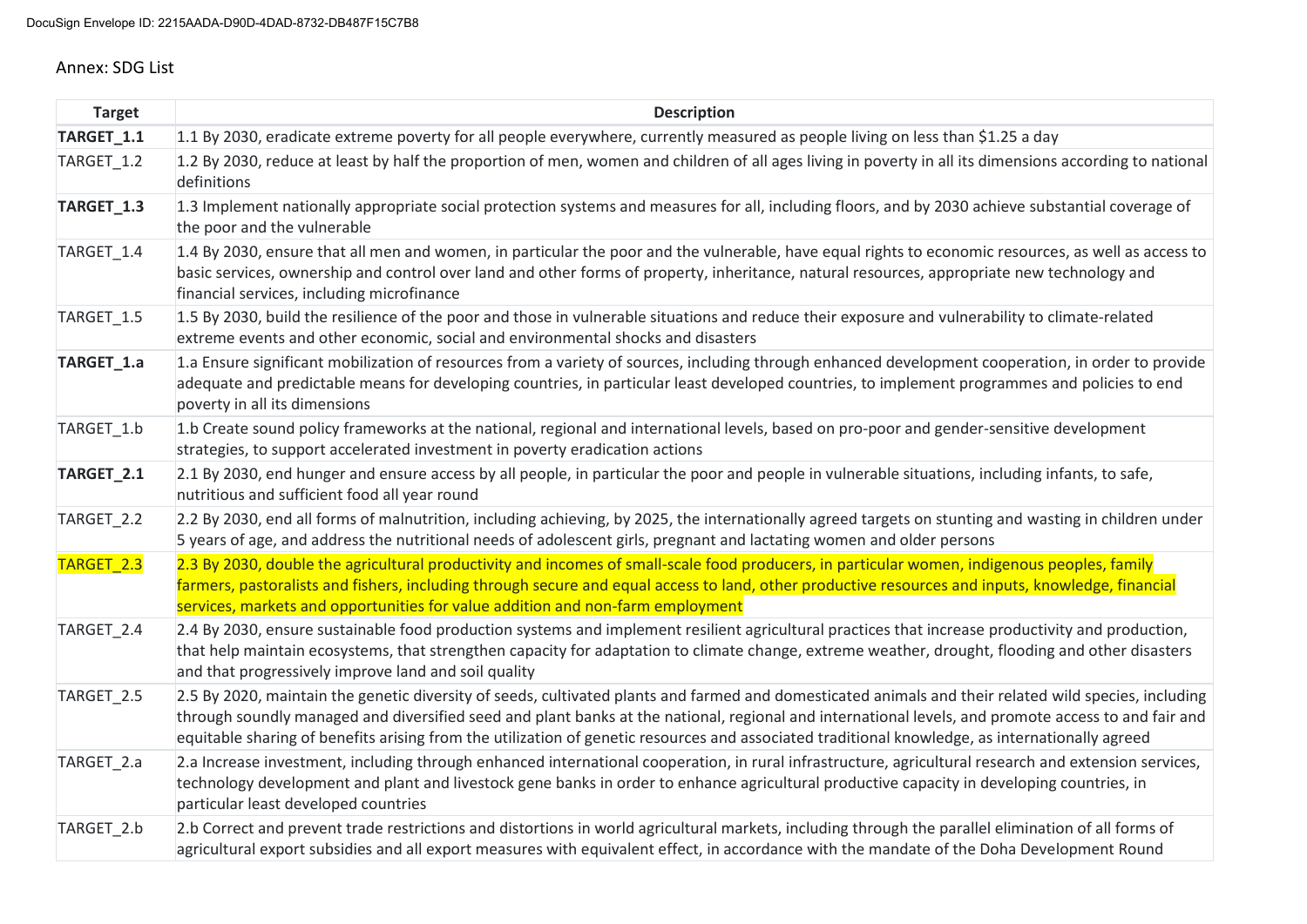| TARGET_2.c | 2.c Adopt measures to ensure the proper functioning of food commodity markets and their derivatives and facilitate timely access to market<br>information, including on food reserves, in order to help limit extreme food price volatility                                                                                                                                                                                                                                                                                                                                                       |
|------------|---------------------------------------------------------------------------------------------------------------------------------------------------------------------------------------------------------------------------------------------------------------------------------------------------------------------------------------------------------------------------------------------------------------------------------------------------------------------------------------------------------------------------------------------------------------------------------------------------|
| TARGET_3.1 | 3.1 By 2030, reduce the global maternal mortality ratio to less than 70 per 100,000 live births                                                                                                                                                                                                                                                                                                                                                                                                                                                                                                   |
| TARGET_3.2 | 3.2 By 2030, end preventable deaths of newborns and children under 5 years of age, with all countries aiming to reduce neonatal mortality to at<br>least as low as 12 per 1,000 live births and under-5 mortality to at least as low as 25 per 1,000 live births                                                                                                                                                                                                                                                                                                                                  |
| TARGET_3.3 | 3.3 By 2030, end the epidemics of AIDS, tuberculosis, malaria and neglected tropical diseases and combat hepatitis, water-borne diseases and other<br>communicable diseases                                                                                                                                                                                                                                                                                                                                                                                                                       |
| TARGET_3.4 | 3.4 By 2030, reduce by one third premature mortality from non-communicable diseases through prevention and treatment and promote mental<br>health and well-being                                                                                                                                                                                                                                                                                                                                                                                                                                  |
| TARGET_3.5 | 3.5 Strengthen the prevention and treatment of substance abuse, including narcotic drug abuse and harmful use of alcohol                                                                                                                                                                                                                                                                                                                                                                                                                                                                          |
| TARGET_3.6 | 3.6 By 2020, halve the number of global deaths and injuries from road traffic accidents                                                                                                                                                                                                                                                                                                                                                                                                                                                                                                           |
| TARGET_3.7 | 3.7 By 2030, ensure universal access to sexual and reproductive health-care services, including for family planning, information and education, and<br>the integration of reproductive health into national strategies and programmes                                                                                                                                                                                                                                                                                                                                                             |
| TARGET_3.8 | 3.8 Achieve universal health coverage, including financial risk protection, access to quality essential health-care services and access to safe, effective,<br>quality and affordable essential medicines and vaccines for all                                                                                                                                                                                                                                                                                                                                                                    |
| TARGET_3.9 | 3.9 By 2030, substantially reduce the number of deaths and illnesses from hazardous chemicals and air, water and soil pollution and contamination                                                                                                                                                                                                                                                                                                                                                                                                                                                 |
| TARGET_3.a | 3.a Strengthen the implementation of the World Health Organization Framework Convention on Tobacco Control in all countries, as appropriate                                                                                                                                                                                                                                                                                                                                                                                                                                                       |
| TARGET_3.b | 3.b Support the research and development of vaccines and medicines for the communicable and non-communicable diseases that primarily affect<br>developing countries, provide access to affordable essential medicines and vaccines, in accordance with the Doha Declaration on the TRIPS<br>Agreement and Public Health, which affirms the right of developing countries to use to the full the provisions in the Agreement on Trade-Related<br>Aspects of Intellectual Property Rights regarding flexibilities to protect public health, and, in particular, provide access to medicines for all |
| TARGET_3.c | 3.c Substantially increase health financing and the recruitment, development, training and retention of the health workforce in developing countries,<br>especially in least developed countries and small island developing States                                                                                                                                                                                                                                                                                                                                                               |
| TARGET_3.d | 3.d Strengthen the capacity of all countries, in particular developing countries, for early warning, risk reduction and management of national and<br>global health risks                                                                                                                                                                                                                                                                                                                                                                                                                         |
| TARGET_4.1 | 4.1 By 2030, ensure that all girls and boys complete free, equitable and quality primary and secondary education leading to relevant and effective<br>learning outcomes                                                                                                                                                                                                                                                                                                                                                                                                                           |
| TARGET_4.2 | 4.2 By 2030, ensure that all girls and boys have access to quality early childhood development, care and pre-primary education so that they are ready<br>for primary education                                                                                                                                                                                                                                                                                                                                                                                                                    |
| TARGET_4.3 | 4.3 By 2030, ensure equal access for all women and men to affordable and quality technical, vocational and tertiary education, including university                                                                                                                                                                                                                                                                                                                                                                                                                                               |
| TARGET_4.4 | 4.4 By 2030, substantially increase the number of youth and adults who have relevant skills, including technical and vocational skills, for<br>employment, decent jobs and entrepreneurship                                                                                                                                                                                                                                                                                                                                                                                                       |
| TARGET_4.5 | 4.5 By 2030, eliminate gender disparities in education and ensure equal access to all levels of education and vocational training for the vulnerable,<br>including persons with disabilities, indigenous peoples and children in vulnerable situations                                                                                                                                                                                                                                                                                                                                            |
| TARGET_4.6 | 4.6 By 2030, ensure that all youth and a substantial proportion of adults, both men and women, achieve literacy and numeracy                                                                                                                                                                                                                                                                                                                                                                                                                                                                      |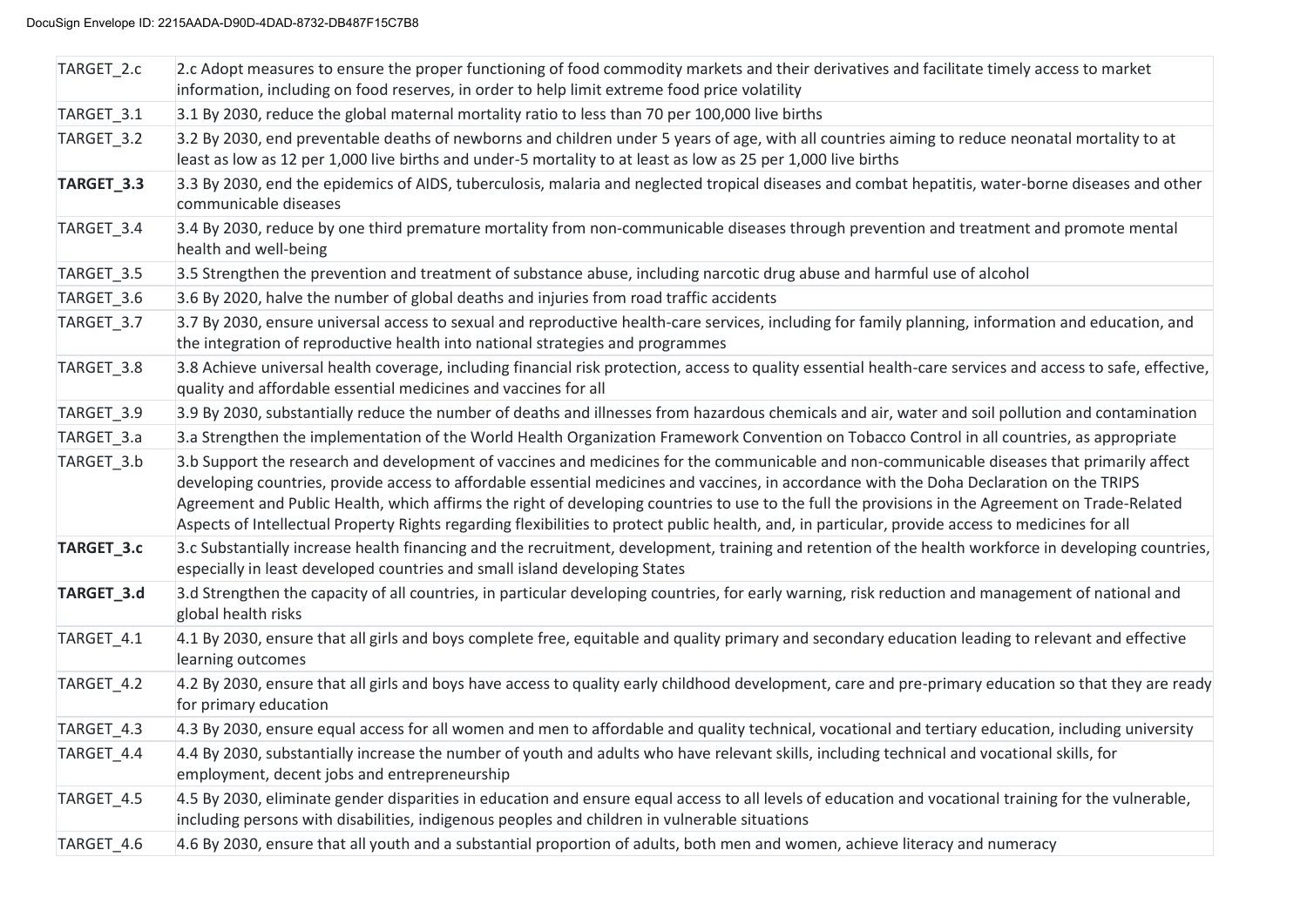| TARGET_4.7        | 4.7 By 2030, ensure that all learners acquire the knowledge and skills needed to promote sustainable development, including, among others,<br>through education for sustainable development and sustainable lifestyles, human rights, gender equality, promotion of a culture of peace and non-<br>violence, global citizenship and appreciation of cultural diversity and of culture's contribution to sustainable development       |
|-------------------|---------------------------------------------------------------------------------------------------------------------------------------------------------------------------------------------------------------------------------------------------------------------------------------------------------------------------------------------------------------------------------------------------------------------------------------|
| TARGET_4.a        | 4.a Build and upgrade education facilities that are child, disability and gender sensitive and provide safe, non-violent, inclusive and effective learning<br>environments for all                                                                                                                                                                                                                                                    |
| TARGET_4.b        | 4.b By 2020, substantially expand globally the number of scholarships available to developing countries, in particular least developed countries, small<br>island developing States and African countries, for enrolment in higher education, including vocational training and information and communications<br>technology, technical, engineering and scientific programmes, in developed countries and other developing countries |
| TARGET 4.c        | 4.c By 2030, substantially increase the supply of qualified teachers, including through international cooperation for teacher training in developing<br>countries, especially least developed countries and small island developing States                                                                                                                                                                                            |
| TARGET_5.1        | 5.1 End all forms of discrimination against all women and girls everywhere                                                                                                                                                                                                                                                                                                                                                            |
| TARGET_5.2        | 5.2 Eliminate all forms of violence against all women and girls in the public and private spheres, including trafficking and sexual and other types of<br>exploitation                                                                                                                                                                                                                                                                |
| TARGET_5.3        | 5.3 Eliminate all harmful practices, such as child, early and forced marriage and female genital mutilation                                                                                                                                                                                                                                                                                                                           |
| TARGET_5.4        | 5.4 Recognize and value unpaid care and domestic work through the provision of public services, infrastructure and social protection policies and the<br>promotion of shared responsibility within the household and the family as nationally appropriate                                                                                                                                                                             |
| TARGET_5.5        | 5.5 Ensure women's full and effective participation and equal opportunities for leadership at all levels of decision-making in political, economic and<br>public life                                                                                                                                                                                                                                                                 |
| TARGET_5.6        | 5.6 Ensure universal access to sexual and reproductive health and reproductive rights as agreed in accordance with the Programme of Action of the<br>International Conference on Population and Development and the Beijing Platform for Action and the outcome documents of their review<br>conferences                                                                                                                              |
| <b>TARGET 5.a</b> | 5.a Undertake reforms to give women equal rights to economic resources, as well as access to ownership and control over land and other forms of<br>property, financial services, inheritance and natural resources, in accordance with national laws                                                                                                                                                                                  |
| TARGET_5.b        | 5.b Enhance the use of enabling technology, in particular information and communications technology, to promote the empowerment of women                                                                                                                                                                                                                                                                                              |
| TARGET_5.c        | 5.c Adopt and strengthen sound policies and enforceable legislation for the promotion of gender equality and the empowerment of all women and<br>girls at all levels                                                                                                                                                                                                                                                                  |
| TARGET_6.1        | 6.1 By 2030, achieve universal and equitable access to safe and affordable drinking water for all                                                                                                                                                                                                                                                                                                                                     |
| TARGET_6.2        | 6.2 By 2030, achieve access to adequate and equitable sanitation and hygiene for all and end open defecation, paying special attention to the needs<br>of women and girls and those in vulnerable situations                                                                                                                                                                                                                          |
| TARGET_6.3        | 6.3 By 2030, improve water quality by reducing pollution, eliminating dumping and minimizing release of hazardous chemicals and materials, halving<br>the proportion of untreated wastewater and substantially increasing recycling and safe reuse globally                                                                                                                                                                           |
| TARGET_6.4        | 6.4 By 2030, substantially increase water-use efficiency across all sectors and ensure sustainable withdrawals and supply of freshwater to address<br>water scarcity and substantially reduce the number of people suffering from water scarcity                                                                                                                                                                                      |
| TARGET_6.5        | 6.5 By 2030, implement integrated water resources management at all levels, including through transboundary cooperation as appropriate                                                                                                                                                                                                                                                                                                |
| TARGET_6.6        | 6.6 By 2020, protect and restore water-related ecosystems, including mountains, forests, wetlands, rivers, aquifers and lakes                                                                                                                                                                                                                                                                                                         |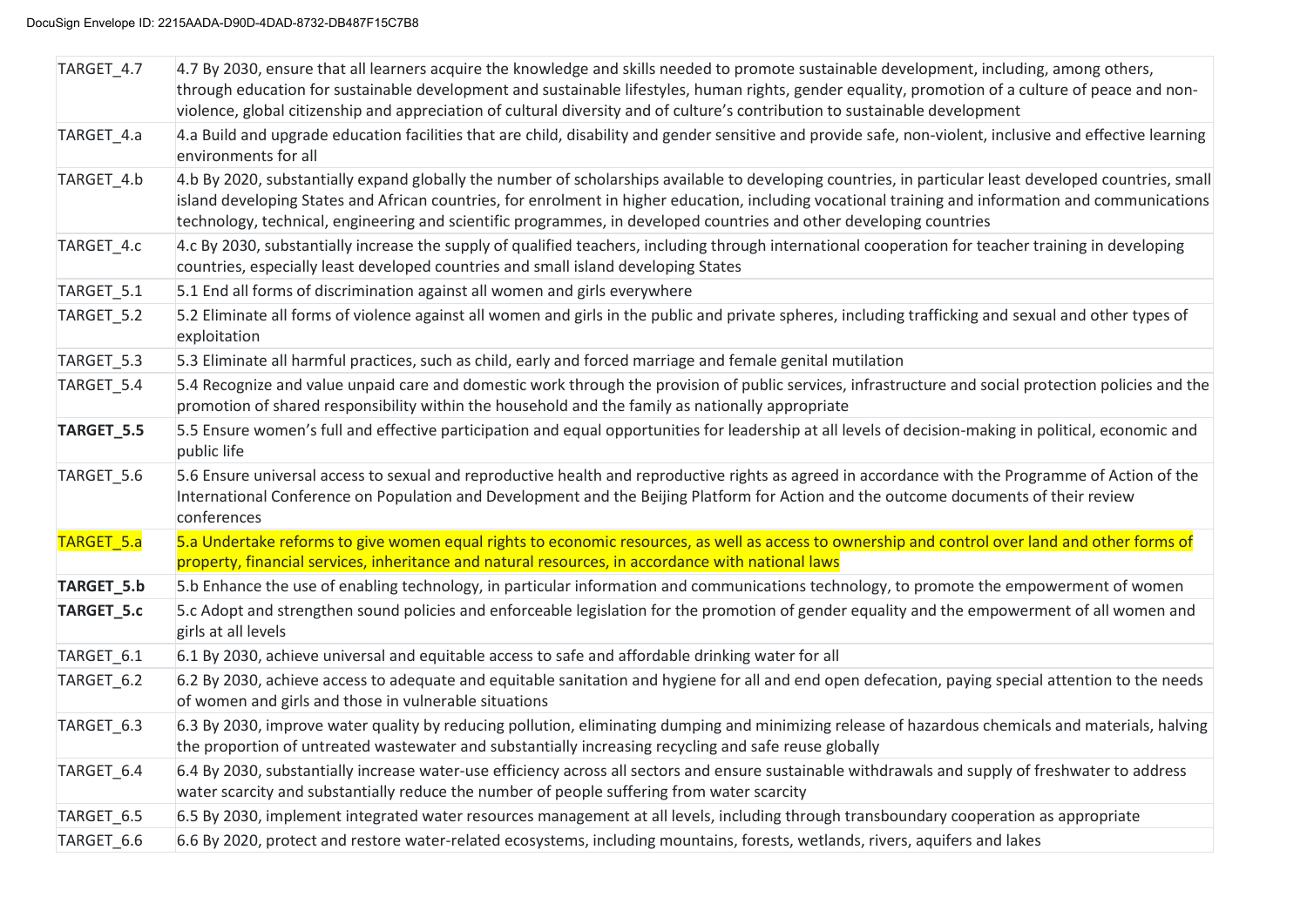| TARGET_6.a            | 6.a By 2030, expand international cooperation and capacity-building support to developing countries in water- and sanitation-related activities and<br>programmes, including water harvesting, desalination, water efficiency, wastewater treatment, recycling and reuse technologies                                        |
|-----------------------|------------------------------------------------------------------------------------------------------------------------------------------------------------------------------------------------------------------------------------------------------------------------------------------------------------------------------|
| TARGET_6.b            | 6.b Support and strengthen the participation of local communities in improving water and sanitation management                                                                                                                                                                                                               |
| TARGET_7.1            | 7.1 By 2030, ensure universal access to affordable, reliable and modern energy services                                                                                                                                                                                                                                      |
| TARGET_7.2            | 7.2 By 2030, increase substantially the share of renewable energy in the global energy mix                                                                                                                                                                                                                                   |
| TARGET_7.3            | 7.3 By 2030, double the global rate of improvement in energy efficiency                                                                                                                                                                                                                                                      |
| TARGET_7.a            | 7.a By 2030, enhance international cooperation to facilitate access to clean energy research and technology, including renewable energy, energy<br>efficiency and advanced and cleaner fossil-fuel technology, and promote investment in energy infrastructure and clean energy technology                                   |
| TARGET_7.b            | 7.b By 2030, expand infrastructure and upgrade technology for supplying modern and sustainable energy services for all in developing countries, in<br>particular least developed countries, small island developing States and landlocked developing countries, in accordance with their respective<br>programmes of support |
| TARGET_8.1            | 8.1 Sustain per capita economic growth in accordance with national circumstances and, in particular, at least 7 per cent gross domestic product<br>growth per annum in the least developed countries                                                                                                                         |
| TARGET_8.10           | 8.10 Strengthen the capacity of domestic financial institutions to encourage and expand access to banking, insurance and financial services for all                                                                                                                                                                          |
| TARGET_8.2            | 8.2 Achieve higher levels of economic productivity through diversification, technological upgrading and innovation, including through a focus on<br>high-value added and labour-intensive sectors                                                                                                                            |
| TARGET <sub>8.3</sub> | 8.3 Promote development-oriented policies that support productive activities, decent job creation, entrepreneurship, creativity and innovation, and<br>encourage the formalization and growth of micro-, small- and medium-sized enterprises, including through access to financial services                                 |
| TARGET_8.4            | 8.4 Improve progressively, through 2030, global resource efficiency in consumption and production and endeavour to decouple economic growth<br>from environmental degradation, in accordance with the 10-Year Framework of Programmes on Sustainable Consumption and Production, with<br>developed countries taking the lead |
| TARGET_8.5            | 8.5 By 2030, achieve full and productive employment and decent work for all women and men, including for young people and persons with<br>disabilities, and equal pay for work of equal value                                                                                                                                |
| TARGET_8.6            | 8.6 By 2020, substantially reduce the proportion of youth not in employment, education or training                                                                                                                                                                                                                           |
| TARGET_8.7            | 8.7 Take immediate and effective measures to eradicate forced labour, end modern slavery and human trafficking and secure the prohibition and<br>elimination of the worst forms of child labour, including recruitment and use of child soldiers, and by 2025 end child labour in all its forms                              |
| TARGET_8.8            | 8.8 Protect labour rights and promote safe and secure working environments for all workers, including migrant workers, in particular women<br>migrants, and those in precarious employment                                                                                                                                   |
| TARGET_8.9            | 8.9 By 2030, devise and implement policies to promote sustainable tourism that creates jobs and promotes local culture and products                                                                                                                                                                                          |
| TARGET_8.a            | 8.a Increase Aid for Trade support for developing countries, in particular least developed countries, including through the Enhanced Integrated<br>Framework for Trade-related Technical Assistance to Least Developed Countries                                                                                             |
| TARGET_8.b            | 8.b By 2020, develop and operationalize a global strategy for youth employment and implement the Global Jobs Pact of the International Labour<br>Organization                                                                                                                                                                |
| TARGET_9.1            | 9.1 Develop quality, reliable, sustainable and resilient infrastructure, including regional and transborder infrastructure, to support economic<br>development and human well-being, with a focus on affordable and equitable access for all                                                                                 |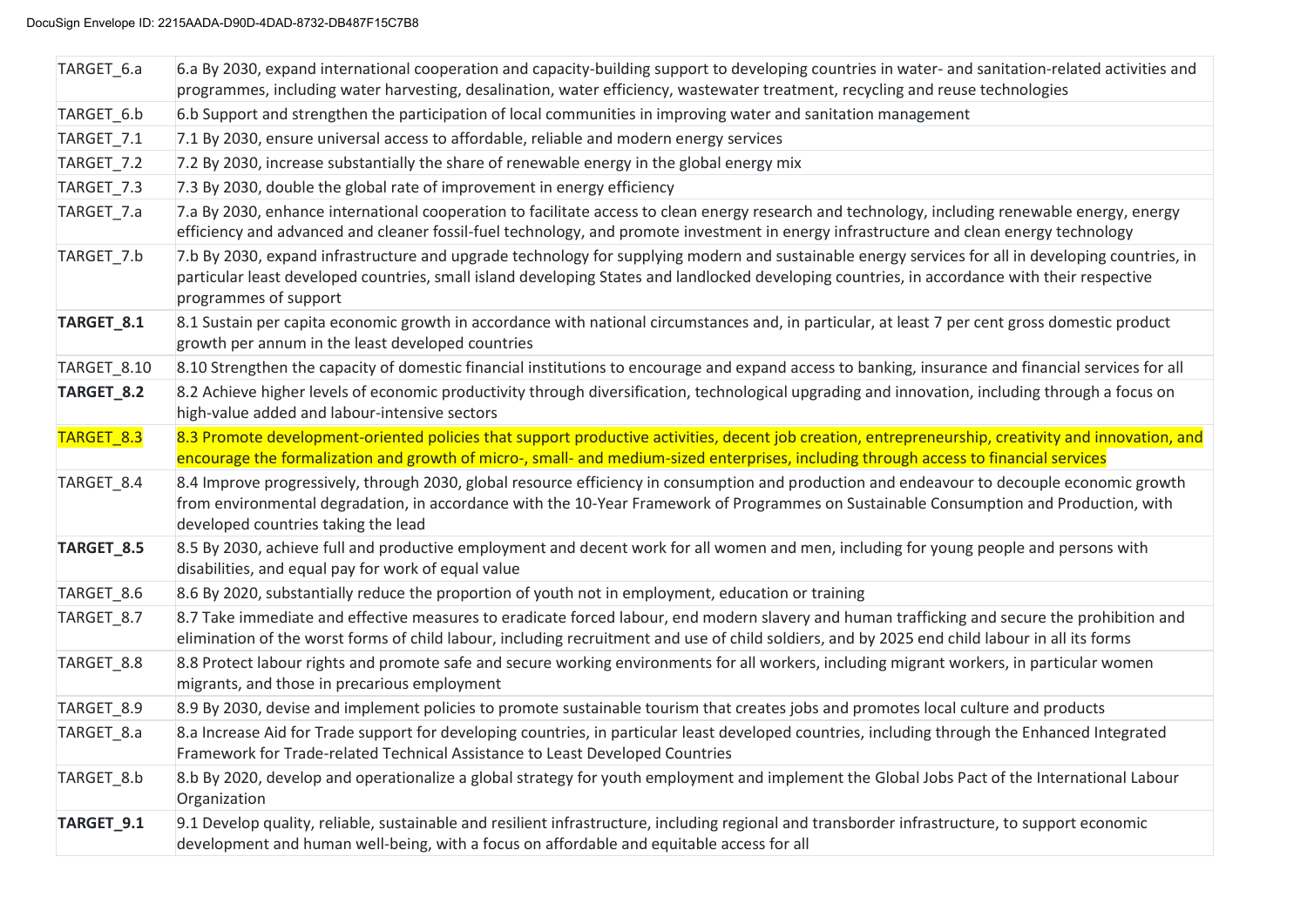| TARGET_9.2  | 9.2 Promote inclusive and sustainable industrialization and, by 2030, significantly raise industry's share of employment and gross domestic product,<br>in line with national circumstances, and double its share in least developed countries                                                                                                                 |
|-------------|----------------------------------------------------------------------------------------------------------------------------------------------------------------------------------------------------------------------------------------------------------------------------------------------------------------------------------------------------------------|
| TARGET_9.3  | 9.3 Increase the access of small-scale industrial and other enterprises, in particular in developing countries, to financial services, including affordable<br>credit, and their integration into value chains and markets                                                                                                                                     |
| TARGET 9.4  | 9.4 By 2030, upgrade infrastructure and retrofit industries to make them sustainable, with increased resource-use efficiency and greater adoption of<br>clean and environmentally sound technologies and industrial processes, with all countries taking action in accordance with their respective<br>capabilities                                            |
| TARGET_9.5  | 9.5 Enhance scientific research, upgrade the technological capabilities of industrial sectors in all countries, in particular developing countries,<br>including, by 2030, encouraging innovation and substantially increasing the number of research and development workers per 1 million people and<br>public and private research and development spending |
| TARGET_9.a  | 9.a Facilitate sustainable and resilient infrastructure development in developing countries through enhanced financial, technological and technical<br>support to African countries, least developed countries, landlocked developing countries and small island developing States                                                                             |
| TARGET_9.b  | 9.b Support domestic technology development, research and innovation in developing countries, including by ensuring a conducive policy<br>environment for, inter alia, industrial diversification and value addition to commodities                                                                                                                            |
| TARGET_9.c  | 9.c Significantly increase access to information and communications technology and strive to provide universal and affordable access to the Internet<br>in least developed countries by 2020                                                                                                                                                                   |
| TARGET_10.1 | 10.1 By 2030, progressively achieve and sustain income growth of the bottom 40 per cent of the population at a rate higher than the national<br>average                                                                                                                                                                                                        |
| TARGET_10.2 | 10.2 By 2030, empower and promote the social, economic and political inclusion of all, irrespective of age, sex, disability, race, ethnicity, origin,<br>religion or economic or other status                                                                                                                                                                  |
| TARGET_10.3 | 10.3 Ensure equal opportunity and reduce inequalities of outcome, including by eliminating discriminatory laws, policies and practices and<br>promoting appropriate legislation, policies and action in this regard                                                                                                                                            |
| TARGET_10.4 | 10.4 Adopt policies, especially fiscal, wage and social protection policies, and progressively achieve greater equality                                                                                                                                                                                                                                        |
| TARGET_10.5 | 10.5 Improve the regulation and monitoring of global financial markets and institutions and strengthen the implementation of such regulations                                                                                                                                                                                                                  |
| TARGET_10.6 | 10.6 Ensure enhanced representation and voice for developing countries in decision-making in global international economic and financial<br>institutions in order to deliver more effective, credible, accountable and legitimate institutions                                                                                                                 |
| TARGET_10.7 | 10.7 Facilitate orderly, safe, regular and responsible migration and mobility of people, including through the implementation of planned and well-<br>managed migration policies                                                                                                                                                                               |
| TARGET_10.a | 10.a Implement the principle of special and differential treatment for developing countries, in particular least developed countries, in accordance<br>with World Trade Organization agreements                                                                                                                                                                |
| TARGET_10.b | 10.b Encourage official development assistance and financial flows, including foreign direct investment, to States where the need is greatest, in<br>particular least developed countries, African countries, small island developing States and landlocked developing countries, in accordance with their<br>national plans and programmes                    |
| TARGET 10.c | 10.c By 2030, reduce to less than 3 per cent the transaction costs of migrant remittances and eliminate remittance corridors with costs higher than<br>5 per cent                                                                                                                                                                                              |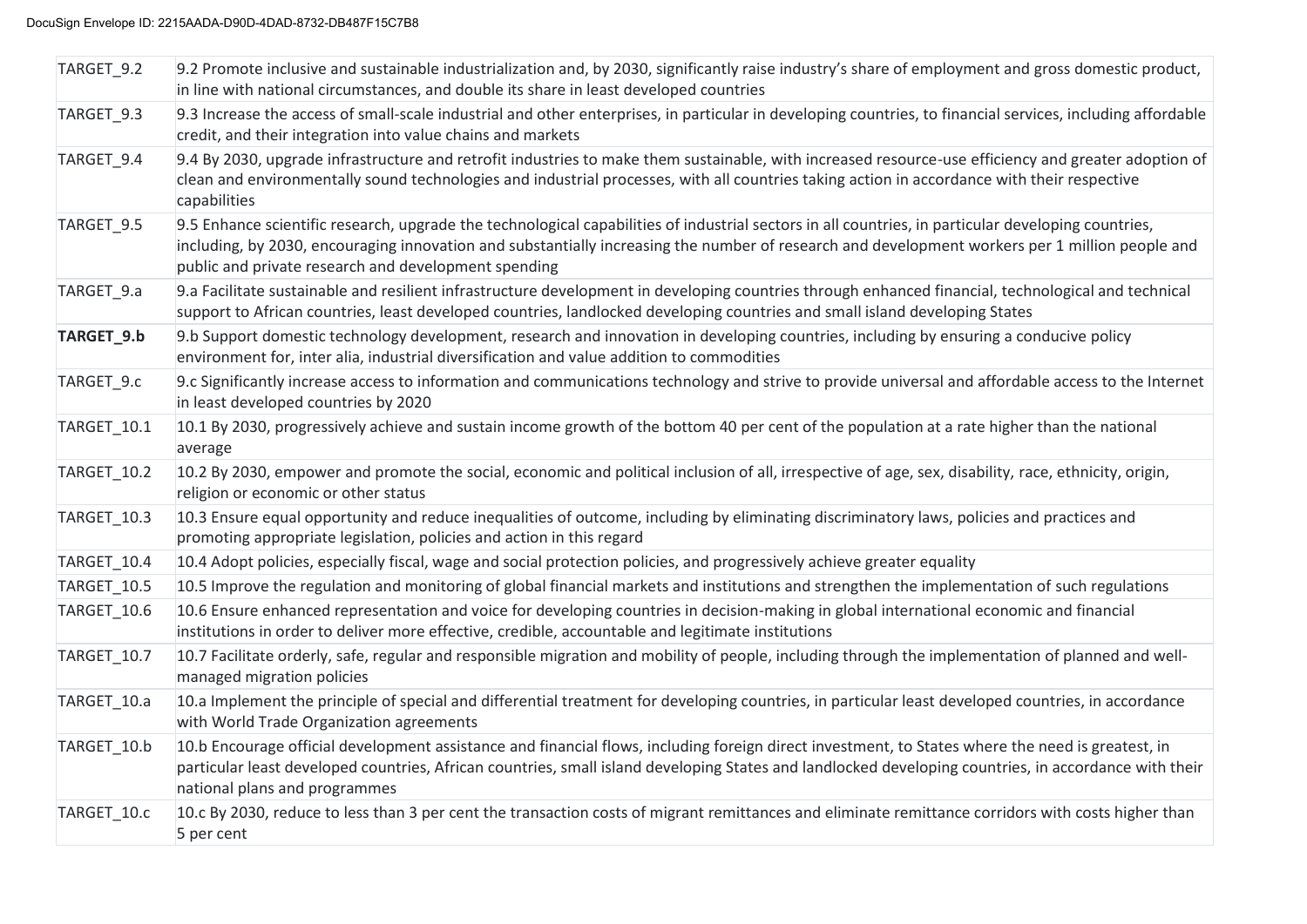| TARGET_11.1        | 11.1 By 2030, ensure access for all to adequate, safe and affordable housing and basic services and upgrade slums                                                                                                                                                                                                                                                                                               |
|--------------------|-----------------------------------------------------------------------------------------------------------------------------------------------------------------------------------------------------------------------------------------------------------------------------------------------------------------------------------------------------------------------------------------------------------------|
| <b>TARGET_11.2</b> | 11.2 By 2030, provide access to safe, affordable, accessible and sustainable transport systems for all, improving road safety, notably by expanding<br>public transport, with special attention to the needs of those in vulnerable situations, women, children, persons with disabilities and older persons                                                                                                    |
| TARGET_11.3        | 11.3 By 2030, enhance inclusive and sustainable urbanization and capacity for participatory, integrated and sustainable human settlement planning<br>and management in all countries                                                                                                                                                                                                                            |
| TARGET_11.4        | 11.4 Strengthen efforts to protect and safeguard the world's cultural and natural heritage                                                                                                                                                                                                                                                                                                                      |
| TARGET_11.5        | 11.5 By 2030, significantly reduce the number of deaths and the number of people affected and substantially decrease the direct economic losses<br>relative to global gross domestic product caused by disasters, including water-related disasters, with a focus on protecting the poor and people in<br>vulnerable situations                                                                                 |
| TARGET_11.6        | 11.6 By 2030, reduce the adverse per capita environmental impact of cities, including by paying special attention to air quality and municipal and<br>other waste management                                                                                                                                                                                                                                    |
| TARGET_11.7        | 11.7 By 2030, provide universal access to safe, inclusive and accessible, green and public spaces, in particular for women and children, older persons<br>and persons with disabilities                                                                                                                                                                                                                         |
| TARGET_11.a        | 11.a Support positive economic, social and environmental links between urban, peri-urban and rural areas by strengthening national and regional<br>development planning                                                                                                                                                                                                                                         |
| TARGET_11.b        | 11.b By 2020, substantially increase the number of cities and human settlements adopting and implementing integrated policies and plans towards<br>inclusion, resource efficiency, mitigation and adaptation to climate change, resilience to disasters, and develop and implement, in line with the<br>Sendai Framework for Disaster Risk Reduction 2015-2030, holistic disaster risk management at all levels |
| TARGET_11.c        | 11.c Support least developed countries, including through financial and technical assistance, in building sustainable and resilient buildings utilizing<br>local materials                                                                                                                                                                                                                                      |
| TARGET_12.1        | 12.1 Implement the 10-Year Framework of Programmes on Sustainable Consumption and Production Patterns, all countries taking action, with<br>developed countries taking the lead, taking into account the development and capabilities of developing countries                                                                                                                                                   |
| <b>TARGET_12.2</b> | 12.2 By 2030, achieve the sustainable management and efficient use of natural resources                                                                                                                                                                                                                                                                                                                         |
| TARGET_12.3        | 12.3 By 2030, halve per capita global food waste at the retail and consumer levels and reduce food losses along production and supply chains,<br>including post-harvest losses                                                                                                                                                                                                                                  |
| TARGET_12.4        | 12.4 By 2020, achieve the environmentally sound management of chemicals and all wastes throughout their life cycle, in accordance with agreed<br>international frameworks, and significantly reduce their release to air, water and soil in order to minimize their adverse impacts on human health<br>and the environment                                                                                      |
| TARGET_12.5        | 12.5 By 2030, substantially reduce waste generation through prevention, reduction, recycling and reuse                                                                                                                                                                                                                                                                                                          |
| TARGET_12.6        | 12.6 Encourage companies, especially large and transnational companies, to adopt sustainable practices and to integrate sustainability information<br>into their reporting cycle                                                                                                                                                                                                                                |
| TARGET_12.7        | 12.7 Promote public procurement practices that are sustainable, in accordance with national policies and priorities                                                                                                                                                                                                                                                                                             |
| TARGET_12.8        | 12.8 By 2030, ensure that people everywhere have the relevant information and awareness for sustainable development and lifestyles in harmony<br>with nature                                                                                                                                                                                                                                                    |
| TARGET_12.a        | 12.a Support developing countries to strengthen their scientific and technological capacity to move towards more sustainable patterns of                                                                                                                                                                                                                                                                        |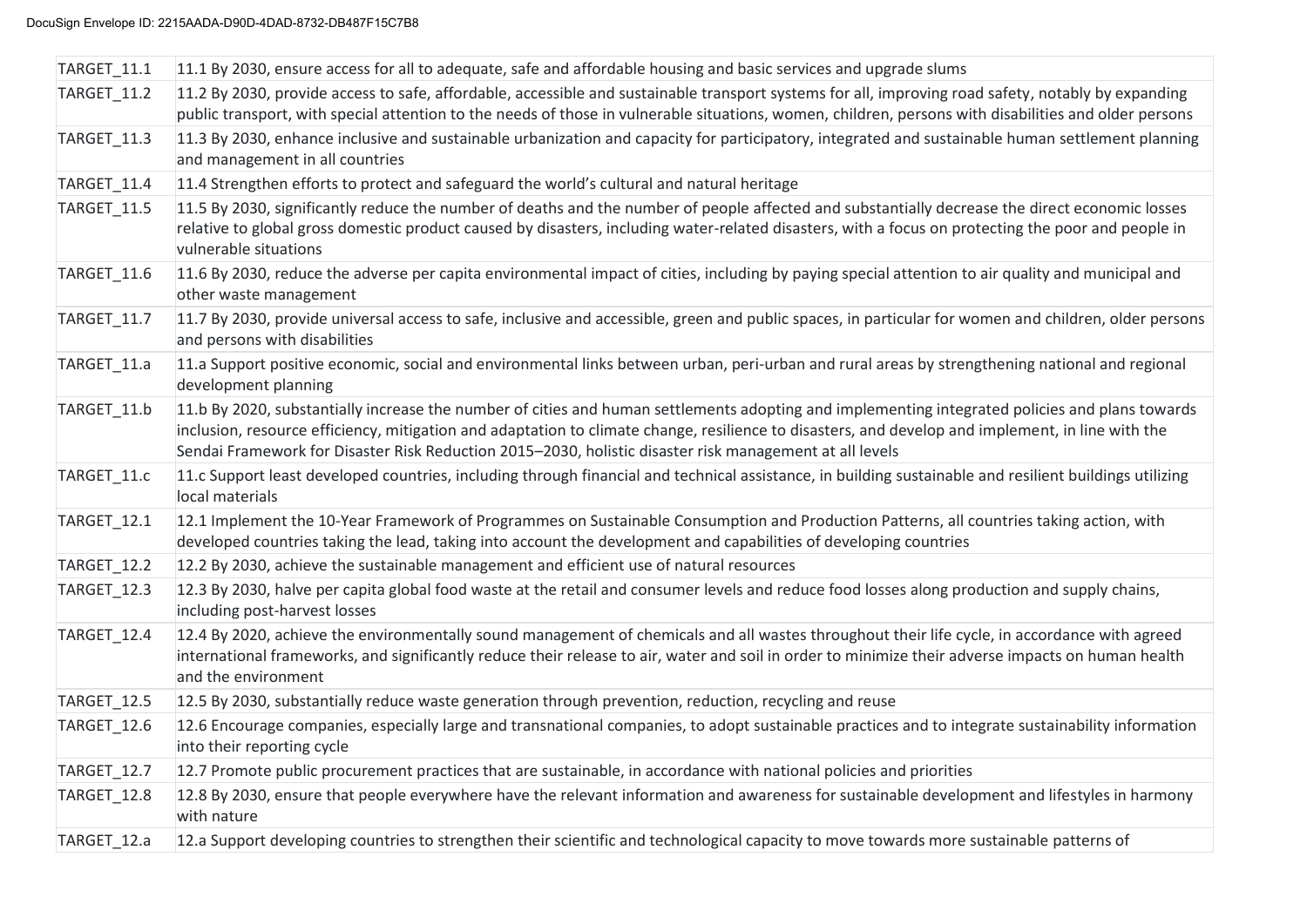|             | consumption and production                                                                                                                                                                                                                                                                                                                                                                                                                                                                                                             |
|-------------|----------------------------------------------------------------------------------------------------------------------------------------------------------------------------------------------------------------------------------------------------------------------------------------------------------------------------------------------------------------------------------------------------------------------------------------------------------------------------------------------------------------------------------------|
| TARGET_12.b | 12.b Develop and implement tools to monitor sustainable development impacts for sustainable tourism that creates jobs and promotes local culture<br>and products                                                                                                                                                                                                                                                                                                                                                                       |
| TARGET_12.c | 12.c Rationalize inefficient fossil-fuel subsidies that encourage wasteful consumption by removing market distortions, in accordance with national<br>circumstances, including by restructuring taxation and phasing out those harmful subsidies, where they exist, to reflect their environmental impacts,<br>taking fully into account the specific needs and conditions of developing countries and minimizing the possible adverse impacts on their<br>development in a manner that protects the poor and the affected communities |
| TARGET_13.1 | 13.1 Strengthen resilience and adaptive capacity to climate-related hazards and natural disasters in all countries                                                                                                                                                                                                                                                                                                                                                                                                                     |
| TARGET_13.2 | 13.2 Integrate climate change measures into national policies, strategies and planning                                                                                                                                                                                                                                                                                                                                                                                                                                                 |
| TARGET_13.3 | 13.3 Improve education, awareness-raising and human and institutional capacity on climate change mitigation, adaptation, impact reduction and<br>early warning                                                                                                                                                                                                                                                                                                                                                                         |
| TARGET_13.a | 13.a Implement the commitment undertaken by developed-country parties to the United Nations Framework Convention on Climate Change to a<br>goal of mobilizing jointly \$100 billion annually by 2020 from all sources to address the needs of developing countries in the context of meaningful<br>mitigation actions and transparency on implementation and fully operationalize the Green Climate Fund through its capitalization as soon as possible                                                                                |
| TARGET_13.b | 13.b Promote mechanisms for raising capacity for effective climate change-related planning and management in least developed countries and small<br>island developing States, including focusing on women, youth and local and marginalized communities                                                                                                                                                                                                                                                                                |
| TARGET_14.1 | 14.1 By 2025, prevent and significantly reduce marine pollution of all kinds, in particular from land-based activities, including marine debris and<br>nutrient pollution                                                                                                                                                                                                                                                                                                                                                              |
| TARGET_14.2 | 14.2 By 2020, sustainably manage and protect marine and coastal ecosystems to avoid significant adverse impacts, including by strengthening their<br>resilience, and take action for their restoration in order to achieve healthy and productive oceans                                                                                                                                                                                                                                                                               |
| TARGET_14.3 | 14.3 Minimize and address the impacts of ocean acidification, including through enhanced scientific cooperation at all levels                                                                                                                                                                                                                                                                                                                                                                                                          |
| TARGET_14.4 | 14.4 By 2020, effectively regulate harvesting and end overfishing, illegal, unreported and unregulated fishing and destructive fishing practices and<br>implement science-based management plans, in order to restore fish stocks in the shortest time feasible, at least to levels that can produce<br>maximum sustainable yield as determined by their biological characteristics                                                                                                                                                    |
| TARGET_14.5 | 14.5 By 2020, conserve at least 10 per cent of coastal and marine areas, consistent with national and international law and based on the best<br>available scientific information                                                                                                                                                                                                                                                                                                                                                      |
| TARGET_14.6 | 14.6 By 2020, prohibit certain forms of fisheries subsidies which contribute to overcapacity and overfishing, eliminate subsidies that contribute to<br>illegal, unreported and unregulated fishing and refrain from introducing new such subsidies, recognizing that appropriate and effective special and<br>differential treatment for developing and least developed countries should be an integral part of the World Trade Organization fisheries subsidies<br>negotiation3                                                      |
| TARGET_14.7 | 14.7 By 2030, increase the economic benefits to small island developing States and least developed countries from the sustainable use of marine<br>resources, including through sustainable management of fisheries, aquaculture and tourism                                                                                                                                                                                                                                                                                           |
| TARGET_14.a | 14.a Increase scientific knowledge, develop research capacity and transfer marine technology, taking into account the Intergovernmental<br>Oceanographic Commission Criteria and Guidelines on the Transfer of Marine Technology, in order to improve ocean health and to enhance the<br>contribution of marine biodiversity to the development of developing countries, in particular small island developing States and least developed<br>countries                                                                                 |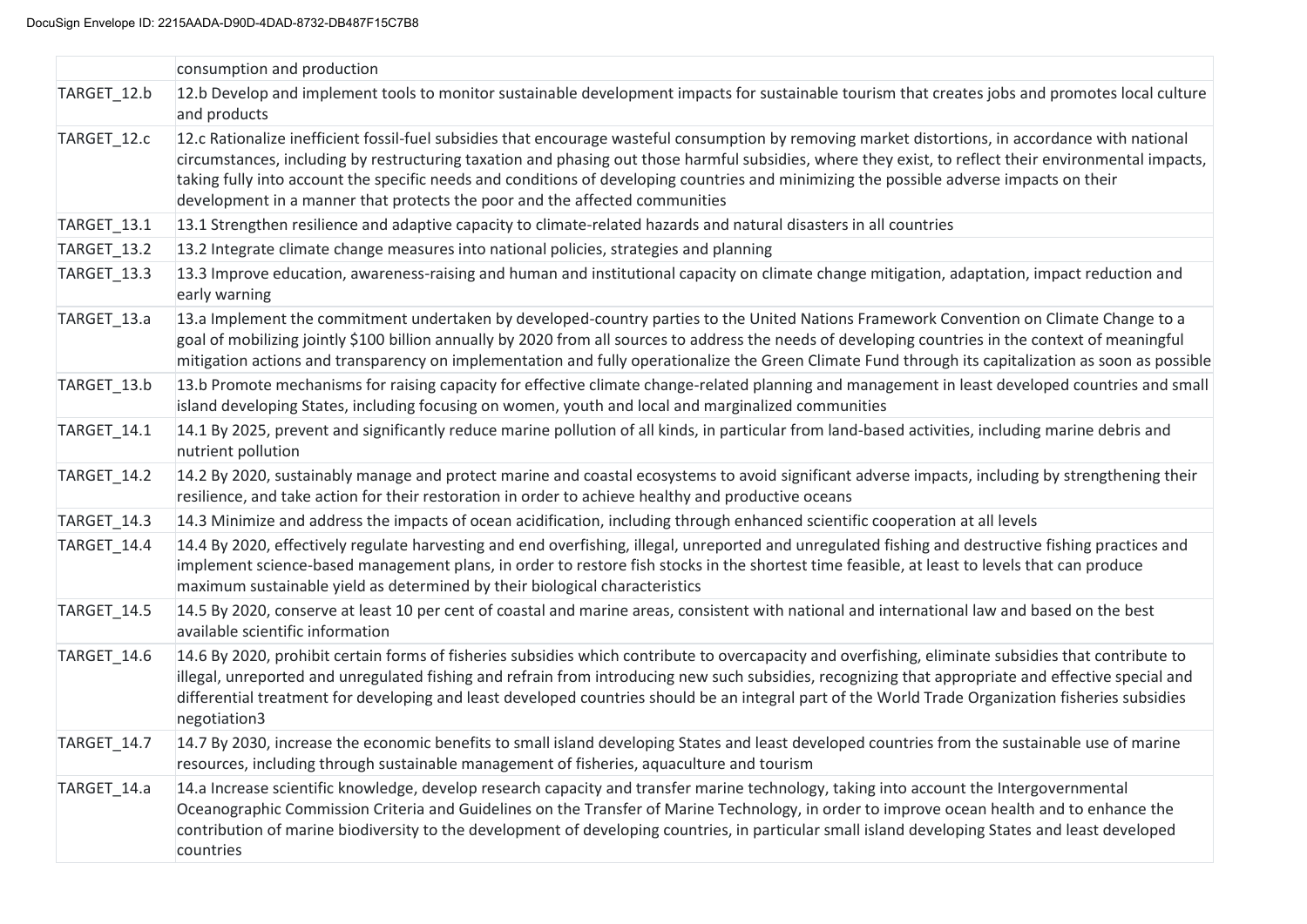| TARGET_14.b        | 14.b Provide access for small-scale artisanal fishers to marine resources and markets                                                                                                                                                                                                                                                                        |
|--------------------|--------------------------------------------------------------------------------------------------------------------------------------------------------------------------------------------------------------------------------------------------------------------------------------------------------------------------------------------------------------|
| TARGET 14.c        | 14.c Enhance the conservation and sustainable use of oceans and their resources by implementing international law as reflected in the United<br>Nations Convention on the Law of the Sea, which provides the legal framework for the conservation and sustainable use of oceans and their<br>resources, as recalled in paragraph 158 of "The future we want" |
| TARGET_15.1        | 15.1 By 2020, ensure the conservation, restoration and sustainable use of terrestrial and inland freshwater ecosystems and their services, in<br>particular forests, wetlands, mountains and drylands, in line with obligations under international agreements                                                                                               |
| <b>TARGET_15.2</b> | 15.2 By 2020, promote the implementation of sustainable management of all types of forests, halt deforestation, restore degraded forests and<br>substantially increase afforestation and reforestation globally                                                                                                                                              |
| TARGET_15.3        | 15.3 By 2030, combat desertification, restore degraded land and soil, including land affected by desertification, drought and floods, and strive to<br>achieve a land degradation-neutral world                                                                                                                                                              |
| TARGET_15.4        | 15.4 By 2030, ensure the conservation of mountain ecosystems, including their biodiversity, in order to enhance their capacity to provide benefits<br>that are essential for sustainable development                                                                                                                                                         |
| TARGET_15.5        | 15.5 Take urgent and significant action to reduce the degradation of natural habitats, halt the loss of biodiversity and, by 2020, protect and prevent<br>the extinction of threatened species                                                                                                                                                               |
| TARGET_15.6        | 15.6 Promote fair and equitable sharing of the benefits arising from the utilization of genetic resources and promote appropriate access to such<br>resources, as internationally agreed                                                                                                                                                                     |
| TARGET_15.7        | 15.7 Take urgent action to end poaching and trafficking of protected species of flora and fauna and address both demand and supply of illegal<br>wildlife products                                                                                                                                                                                           |
| TARGET_15.8        | 15.8 By 2020, introduce measures to prevent the introduction and significantly reduce the impact of invasive alien species on land and water<br>ecosystems and control or eradicate the priority species                                                                                                                                                     |
| TARGET_15.9        | 15.9 By 2020, integrate ecosystem and biodiversity values into national and local planning, development processes, poverty reduction strategies and<br>accounts                                                                                                                                                                                              |
| TARGET_15.a        | 15.a Mobilize and significantly increase financial resources from all sources to conserve and sustainably use biodiversity and ecosystems                                                                                                                                                                                                                    |
| TARGET_15.b        | 15.b Mobilize significant resources from all sources and at all levels to finance sustainable forest management and provide adequate incentives to<br>developing countries to advance such management, including for conservation and reforestation                                                                                                          |
| TARGET_15.c        | 15.c Enhance global support for efforts to combat poaching and trafficking of protected species, including by increasing the capacity of local<br>communities to pursue sustainable livelihood opportunities                                                                                                                                                 |
| TARGET_16.1        | 16.1 Significantly reduce all forms of violence and related death rates everywhere                                                                                                                                                                                                                                                                           |
| TARGET_16.10       | 16.10 Ensure public access to information and protect fundamental freedoms, in accordance with national legislation and international agreements                                                                                                                                                                                                             |
| TARGET_16.2        | 16.2 End abuse, exploitation, trafficking and all forms of violence against and torture of children                                                                                                                                                                                                                                                          |
| TARGET_16.3        | 16.3 Promote the rule of law at the national and international levels and ensure equal access to justice for all                                                                                                                                                                                                                                             |
| TARGET_16.4        | 16.4 By 2030, significantly reduce illicit financial and arms flows, strengthen the recovery and return of stolen assets and combat all forms of<br>organized crime                                                                                                                                                                                          |
| TARGET_16.5        | 16.5 Substantially reduce corruption and bribery in all their forms                                                                                                                                                                                                                                                                                          |
| TARGET_16.6        | 16.6 Develop effective, accountable and transparent institutions at all levels                                                                                                                                                                                                                                                                               |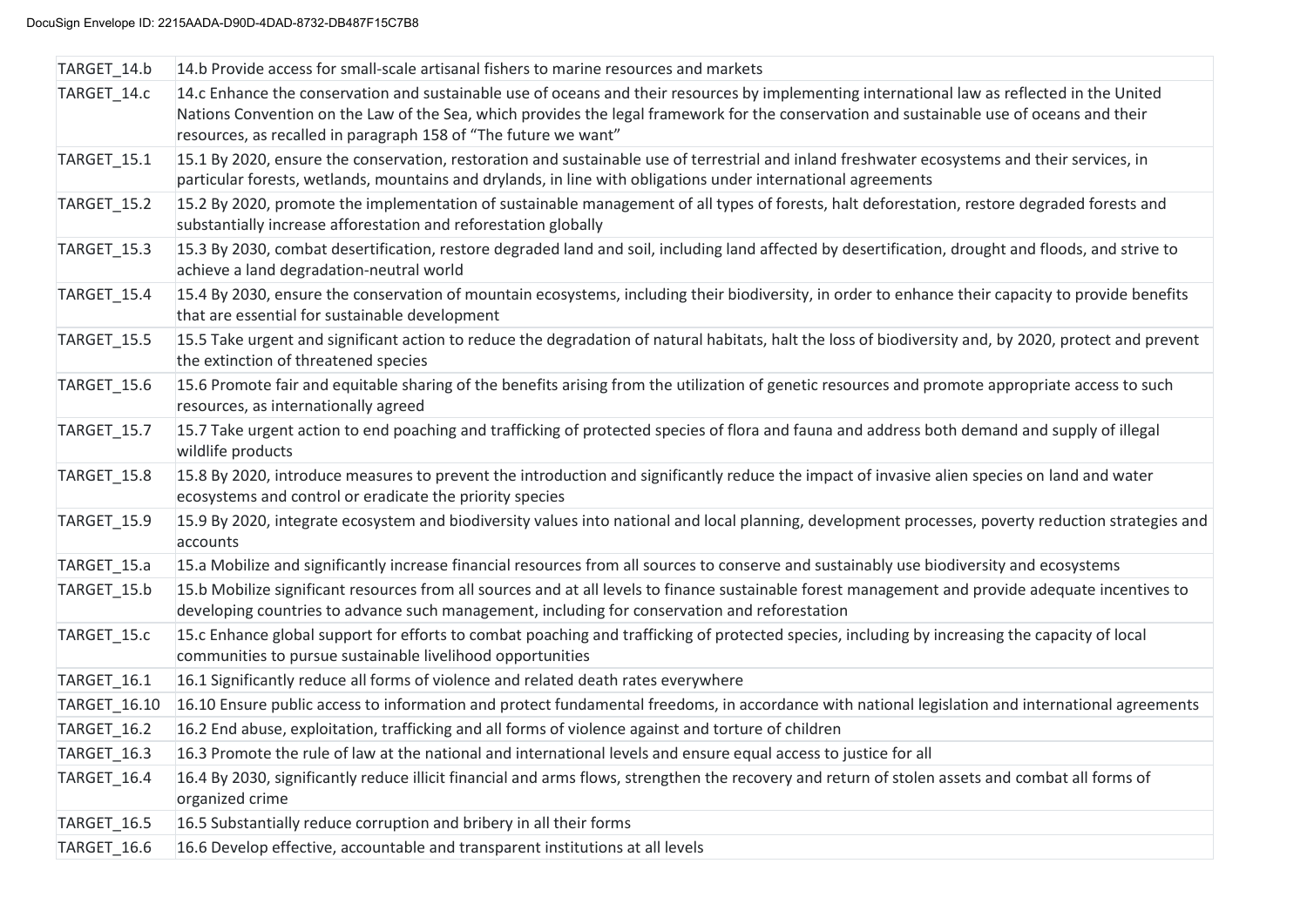| TARGET_16.7        | 16.7 Ensure responsive, inclusive, participatory and representative decision-making at all levels                                                                                                                                                                                                                                                                                                                                                                                                        |
|--------------------|----------------------------------------------------------------------------------------------------------------------------------------------------------------------------------------------------------------------------------------------------------------------------------------------------------------------------------------------------------------------------------------------------------------------------------------------------------------------------------------------------------|
| TARGET_16.8        | 16.8 Broaden and strengthen the participation of developing countries in the institutions of global governance                                                                                                                                                                                                                                                                                                                                                                                           |
| <b>TARGET_16.9</b> | 16.9 By 2030, provide legal identity for all, including birth registration                                                                                                                                                                                                                                                                                                                                                                                                                               |
| TARGET_16.a        | 16.a Strengthen relevant national institutions, including through international cooperation, for building capacity at all levels, in particular in<br>developing countries, to prevent violence and combat terrorism and crime                                                                                                                                                                                                                                                                           |
| TARGET_16.b        | 16.b Promote and enforce non-discriminatory laws and policies for sustainable development                                                                                                                                                                                                                                                                                                                                                                                                                |
| TARGET_17.1        | 17.1 Strengthen domestic resource mobilization, including through international support to developing countries, to improve domestic capacity for<br>tax and other revenue collection                                                                                                                                                                                                                                                                                                                    |
| TARGET_17.10       | 17.10 Promote a universal, rules-based, open, non-discriminatory and equitable multilateral trading system under the World Trade Organization,<br>including through the conclusion of negotiations under its Doha Development Agenda                                                                                                                                                                                                                                                                     |
| TARGET_17.11       | 17.11 Significantly increase the exports of developing countries, in particular with a view to doubling the least developed countries' share of global<br>exports by 2020                                                                                                                                                                                                                                                                                                                                |
| TARGET_17.12       | 17.12 Realize timely implementation of duty-free and quota-free market access on a lasting basis for all least developed countries, consistent with<br>World Trade Organization decisions, including by ensuring that preferential rules of origin applicable to imports from least developed countries are<br>transparent and simple, and contribute to facilitating market access                                                                                                                      |
| TARGET_17.13       | 17.13 Enhance global macroeconomic stability, including through policy coordination and policy coherence                                                                                                                                                                                                                                                                                                                                                                                                 |
| TARGET_17.14       | 17.14 Enhance policy coherence for sustainable development                                                                                                                                                                                                                                                                                                                                                                                                                                               |
| TARGET_17.15       | 17.15 Respect each country's policy space and leadership to establish and implement policies for poverty eradication and sustainable development                                                                                                                                                                                                                                                                                                                                                         |
| TARGET_17.16       | 17.16 Enhance the Global Partnership for Sustainable Development, complemented by multi-stakeholder partnerships that mobilize and share<br>knowledge, expertise, technology and financial resources, to support the achievement of the Sustainable Development Goals in all countries, in<br>particular developing countries                                                                                                                                                                            |
| TARGET_17.17       | 17.17 Encourage and promote effective public, public-private and civil society partnerships, building on the experience and resourcing strategies of<br>partnerships                                                                                                                                                                                                                                                                                                                                     |
| TARGET_17.18       | 17.18 By 2020, enhance capacity-building support to developing countries, including for least developed countries and small island developing<br>States, to increase significantly the availability of high-quality, timely and reliable data disaggregated by income, gender, age, race, ethnicity,<br>migratory status, disability, geographic location and other characteristics relevant in national contexts                                                                                        |
| TARGET_17.19       | 17.19 By 2030, build on existing initiatives to develop measurements of progress on sustainable development that complement gross domestic<br>product, and support statistical capacity-building in developing countries                                                                                                                                                                                                                                                                                 |
| <b>TARGET_17.2</b> | 17.2 Developed countries to implement fully their official development assistance commitments, including the commitment by many developed<br>countries to achieve the target of 0.7 per cent of gross national income for official development assistance (ODA/GNI) to developing countries and<br>0.15 to 0.20 per cent of ODA/GNI to least developed countries; ODA providers are encouraged to consider setting a target to provide at least<br>0.20 per cent of ODA/GNI to least developed countries |
| TARGET_17.3        | 17.3 Mobilize additional financial resources for developing countries from multiple sources                                                                                                                                                                                                                                                                                                                                                                                                              |
| TARGET_17.4        | 17.4 Assist developing countries in attaining long-term debt sustainability through coordinated policies aimed at fostering debt financing, debt relief<br>and debt restructuring, as appropriate, and address the external debt of highly indebted poor countries to reduce debt distress                                                                                                                                                                                                               |